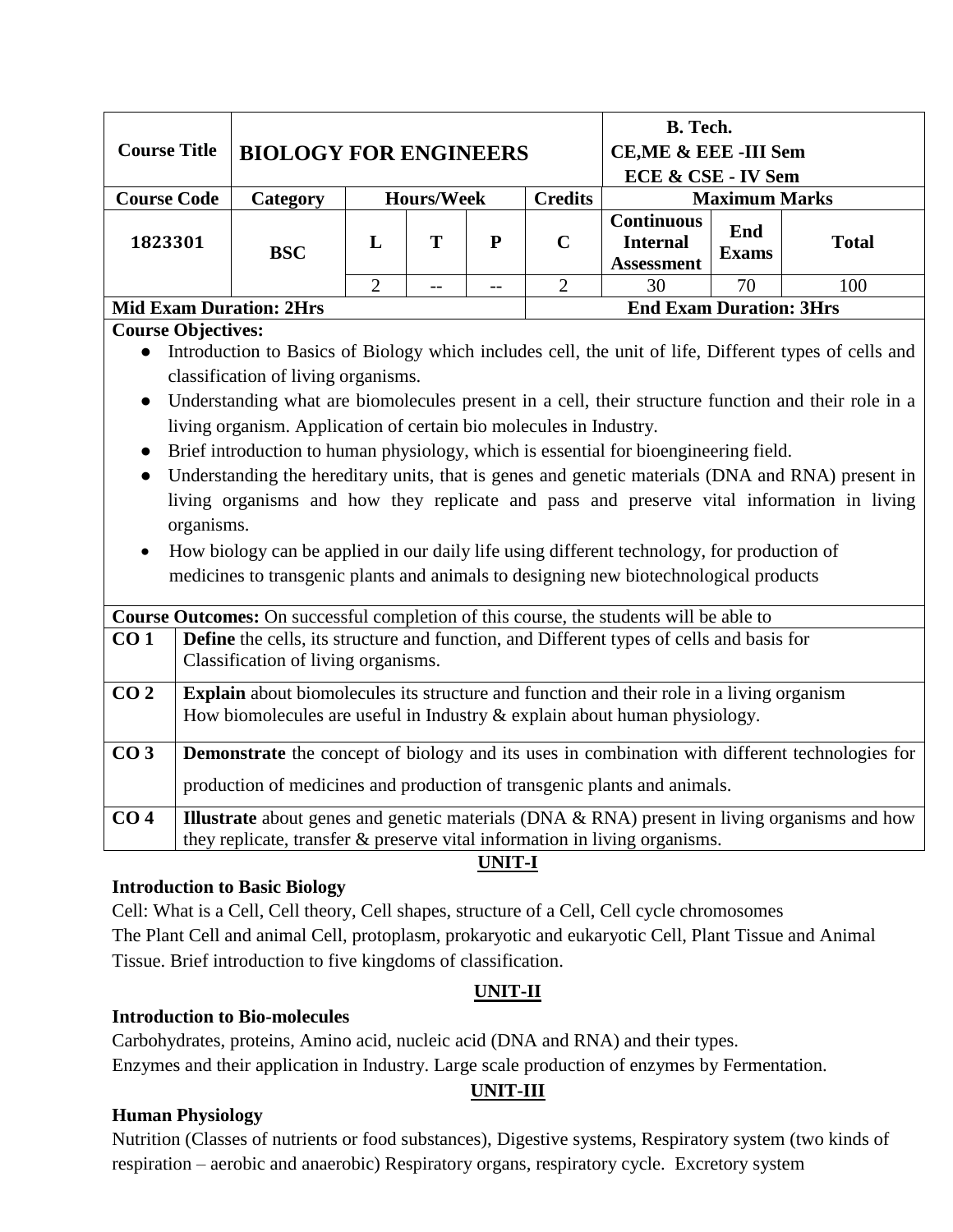## **UNIT-IV**

## **Genes, Replication of DNA, And Introduction to recombinant DNA Technology:**

Prokaryotic gene and Eukaryotic gene structure, gene replication, Transcription and Translation in Prokaryote and Eukaryote and synthesis of protein in Eukaryotes. Recombinant DNA technology and cloning introduction.

# **UNIT-V**

## **Application of Biology**

Brief introduction to Production of vaccines, Enzymes, antibodies, Cloning in microbes, plants and animals, Basics of biosensors, biochips, Bio fuels, and Biosensors. What is Tissue engineering? And its application, transgenic plants and animals, Bio engineering (production of artificial limbs, joints and other parts of body).

## **Text Books:**

- 1. Cell and Molecular Biology-P.K.Gupta
- 2. Cell Biology-Verma and Agarwal
- 3. Cell Biology-Rastogi
- 4. N. A. Campbell, J. B. Reece, L. Urry, M. L. Cain and S. A. Wasserman, "Biology: A global approach", Pearson Education Ltd, 2018.
- 5. T Johnson, Biology for Engineers, CRC press, 2011 Molecular Biology and Biotechnology  $2<sup>nd</sup>$  ed. J.M. Walker and E.B. Gingold. Panima Publications. PP 434.

## **Reference Books:**

- 1. AlbertsEt.Al. The molecular biology of the cell, 6/e, Garland Science, 2014
- 2. De Robertis EDP & EMF De Robertis. 2001. Cell and Molecular biology*.* Lippincott Williams &Wilkins.Bombay.
- 3. E. E. Conn, P. K. Stumpf, G. Bruening and R. H. Doi, "Outlines of Biochemistry", John Wiley and Sons, 2009.
- 4. John Enderle and Joseph Bronzino Introduction to Biomedical Engineering, 3/e, 2012 Principles of Biochemistry. 2nd ed. 1993. A.L. Lehninger, D.L.Nelson.M.Cox. Paniama Publications. PP. 1090.
- 5. Harper's biochemistry. 1988. R.K. Murray. D.K. Granner, P.A. Mayes. Printice Hall International.
- 6. Introductory Microbiology. 1995, by Trevor Gross.
- 7. Molecular Biology by G. Padmanabhan, K. SivaramSastry, C. Subramanyam, 1995, Mac Millan.
- 8. Biochemistry of Nucleic Acids.1992.11<sup>th</sup>ed.R.L.P.Adams.J.T.Knowler.D.PLeader.Chapman and Hall.
- 9. Genetic Engineering –SandhyaMitra.
- 10. Molecular Biology and Biotechnology by Meyers, RA, A comprehensive Desk reference (VCH Publishers).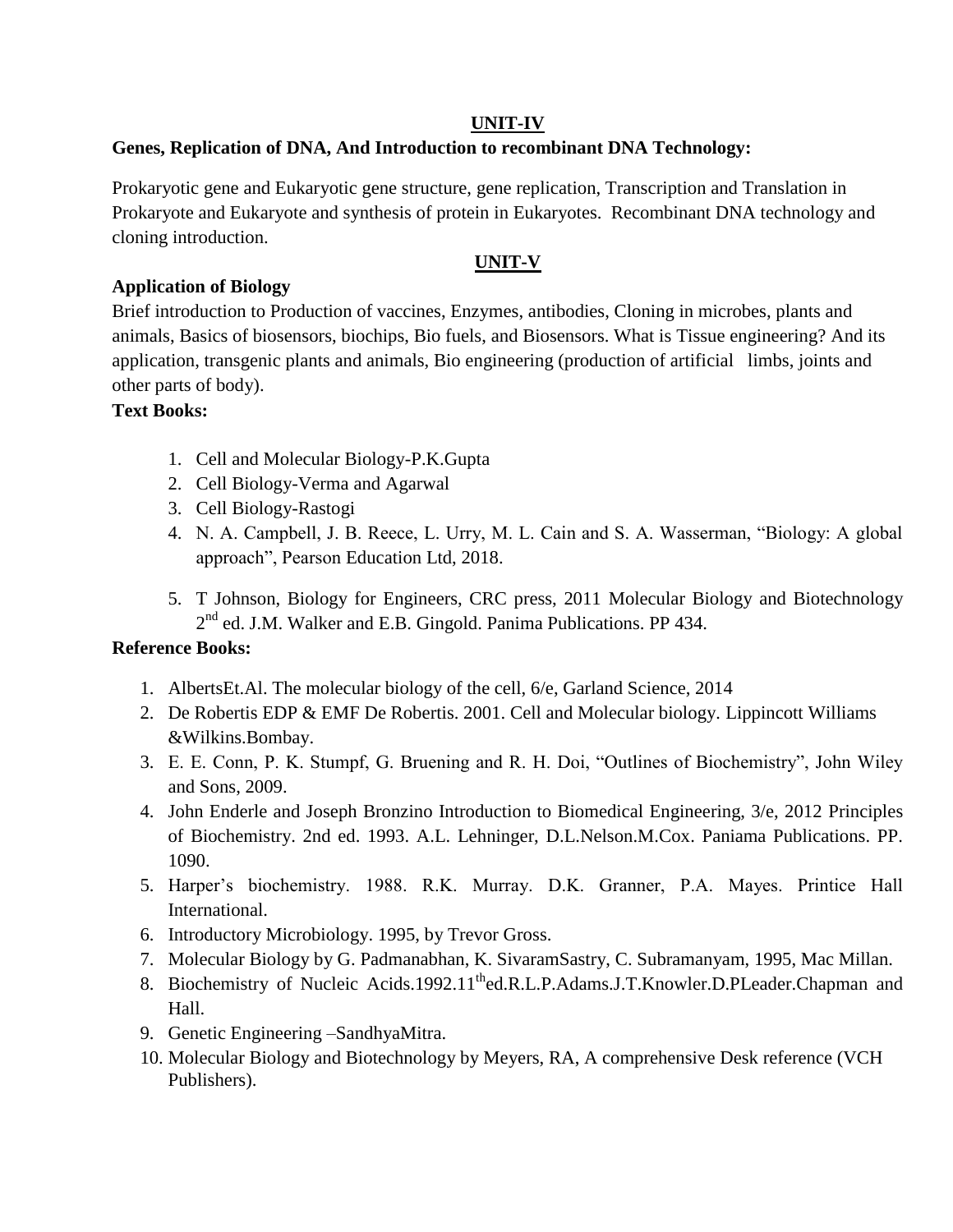| <b>Course Title</b>            |                 | <b>NUMERICAL METHODS,</b><br><b>PROBABILITY AND</b><br><b>STATISTICS</b> |                   |    |                | <b>B. Tech. III Sem</b><br>(Common to CE & ME Branches)   |                      |              |  |
|--------------------------------|-----------------|--------------------------------------------------------------------------|-------------------|----|----------------|-----------------------------------------------------------|----------------------|--------------|--|
| <b>Course Code</b>             | <b>Category</b> |                                                                          | <b>Hours/Week</b> |    | <b>Credits</b> |                                                           | <b>Maximum Marks</b> |              |  |
| 1821302                        | <b>BSC</b>      | L                                                                        | т                 | P  | C              | <b>Continuous</b><br><b>Internal</b><br><b>Assessment</b> | End<br><b>Exams</b>  | <b>Total</b> |  |
|                                |                 |                                                                          | $\theta$          | -- |                | 30                                                        | 70                   | 100          |  |
| <b>Mid Exam Duration: 2Hrs</b> |                 |                                                                          |                   |    |                | <b>End Exam Duration: 3Hrs</b>                            |                      |              |  |

## **Course Objectives:**

The objective of this course is to familiarize the students with numerical methods of solving the nonlinear equations, interpolation. Also to impart knowledge in basic concepts and few techniques in probability and statistics in relation to the engineering applications.

| <b>Course Outcomes:</b> On successful completion of this course, the students will be able to |                                                                                                  |  |  |  |  |  |  |  |
|-----------------------------------------------------------------------------------------------|--------------------------------------------------------------------------------------------------|--|--|--|--|--|--|--|
| CO <sub>1</sub>                                                                               | <b>Determine</b> the roots of polynomial and transcendental equations by different methods. (L3) |  |  |  |  |  |  |  |
| CO <sub>2</sub>                                                                               | Apply discrete and continuous probability distributions. (L3)                                    |  |  |  |  |  |  |  |
| CO <sub>3</sub>                                                                               | <b>Demonstrate</b> the components of a classical hypothesis test. (L3)                           |  |  |  |  |  |  |  |
| CO <sub>4</sub>                                                                               | <b>Infer</b> the statistical inferential methods based on small and large sampling tests. (L4)   |  |  |  |  |  |  |  |

# **UNIT I**

**Solution of algebraic and transcendental equations**: Bisection method – False - position method – Newton - Raphson method. **Solution of System of equations:** Jacobi's iteration method – Gauss- Seidel iteration method.

## **Learning Outcomes:**

After completion of this unit student able to

- find approximate roots of an equation by using different numerical methods
- find solution of system of equations by using different numerical methods

## **UNIT II**

**Interpolation:** Finite differences - Forward differences - Backward differences - Newton's forward and backward difference formulae for interpolation - Lagrange's formula for unequal intervals- Inverse interpolation.

#### **Learning Outcomes:**

After completion of this unit student able to

- explain various discrete operators and find the relation among operators
- apply Newton's forward and backward formulas for equal intervals
- apply Lagrange's formula to find inverse interpolation

## **UNIT III**

**Probability:** Explaining basic concepts of Random variables (Without Problems) **-** Probability distributions: Binomial - Poisson approximation to the binomial distribution and normal distribution-their properties.

#### **Learning Outcomes:**

At the end of this unit, the student will be able to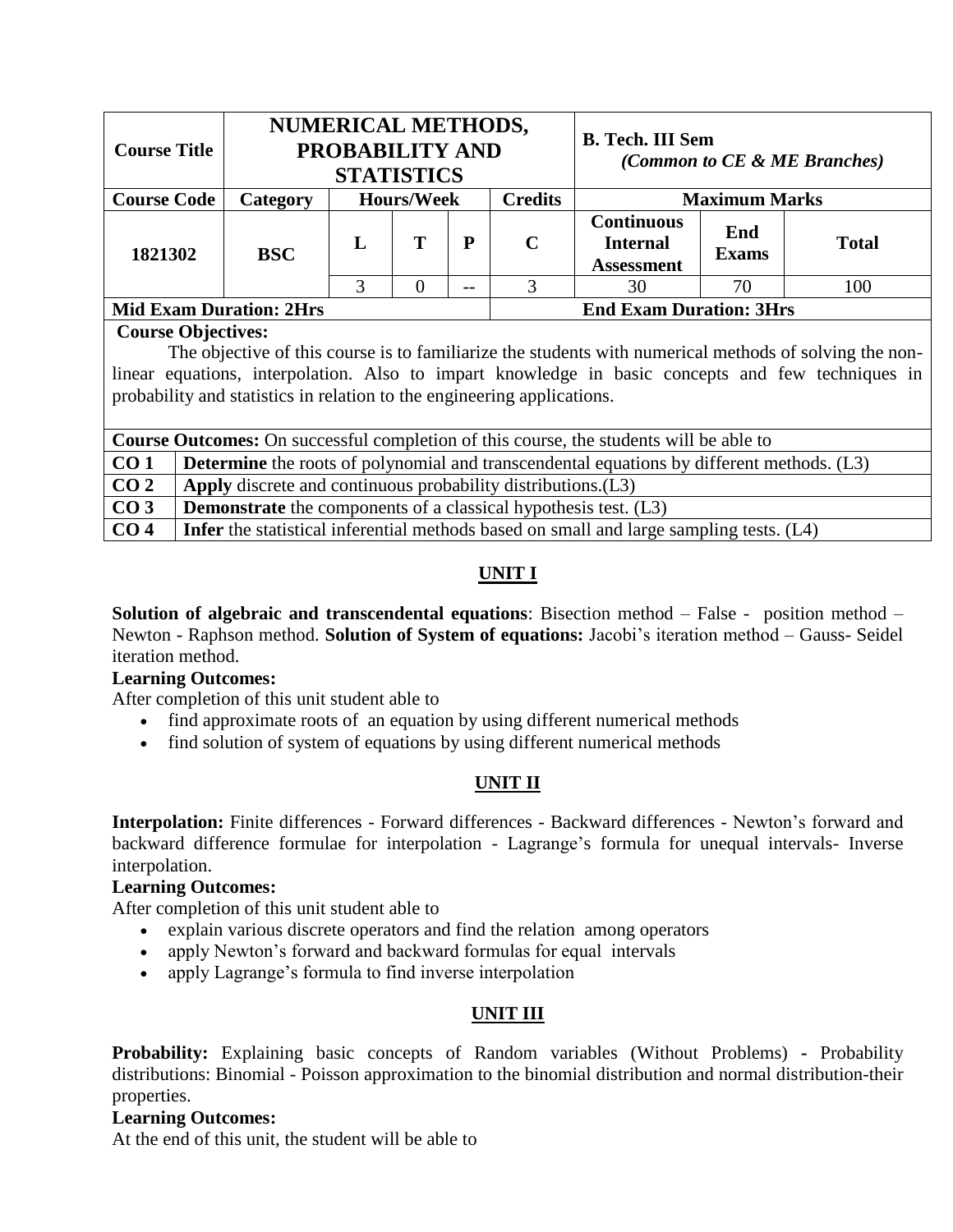- apply Binomial and Poisson distributions for real data to compute probabilities, theoretical frequencies
- interpret the properties of normal distribution and its applications.

## **Unit IV**

**Testing of Hypothesis:** Formulation of null hypothesis, critical regions, level of significance. Large sample tests. Tests based on normal distribution  $-z$  -test for means and proportions.

#### **Learning Outcomes:**

At the end of this unit, the student will be able to

- explain the concept of estimation, interval estimation and confidence intervals
- apply the concept of hypothesis testing for large samples

## **UNIT V**

**Small Sample Tests:** t-test for one sample, two samples problem and paired t-test. F-test - Chi-square test (testing of goodness of fit and independence).

### **Learning Outcomes:**

At the end of this unit, the student will be able to

- apply the concept of testing hypothesis for small samples to draw the inferences
- estimate the goodness of fit

#### **Textbooks:**

- 1. B. S. Grewal, Higher Engineering Mathematics, 44/e, Khanna Publishers, 2017.
- 2. P. Kandasamy, K. Thilagavathy, K. Gunavathi, Numerical Methods, S. Chand & Company, 2/e, Reprint 2012.

#### **References:**

- 1. Veerarajan T., Engineering Mathematics, Tata McGraw-Hill, New Delhi, 2008.
- 2. Erwin kreyszig, Advanced Engineering Mathematics, 9/e, John Wiley & Sons, 2006.
- *3.* N.P. Bali and Manish Goyal, A text book of Engineering Mathematics, Laxmi Publications, Reprint, 2010.

|                 | PO1 | PO2 | <b>PO3</b> | $PO4$   PO5 | <b>PO6</b> | $ $ PO7 | <b>PO8</b> | <b>PO9</b> | <b>PO10</b> | <b>PO11</b> | <b>PO12</b> |
|-----------------|-----|-----|------------|-------------|------------|---------|------------|------------|-------------|-------------|-------------|
| CO <sub>1</sub> |     |     |            |             |            |         |            |            |             |             |             |
| CO <sub>2</sub> |     |     |            |             |            |         |            |            |             |             |             |
| CO <sub>3</sub> |     |     |            |             |            |         |            |            |             |             |             |
| C <sub>04</sub> |     |     |            |             |            |         |            |            |             |             |             |
|                 |     |     |            |             |            |         |            |            |             |             |             |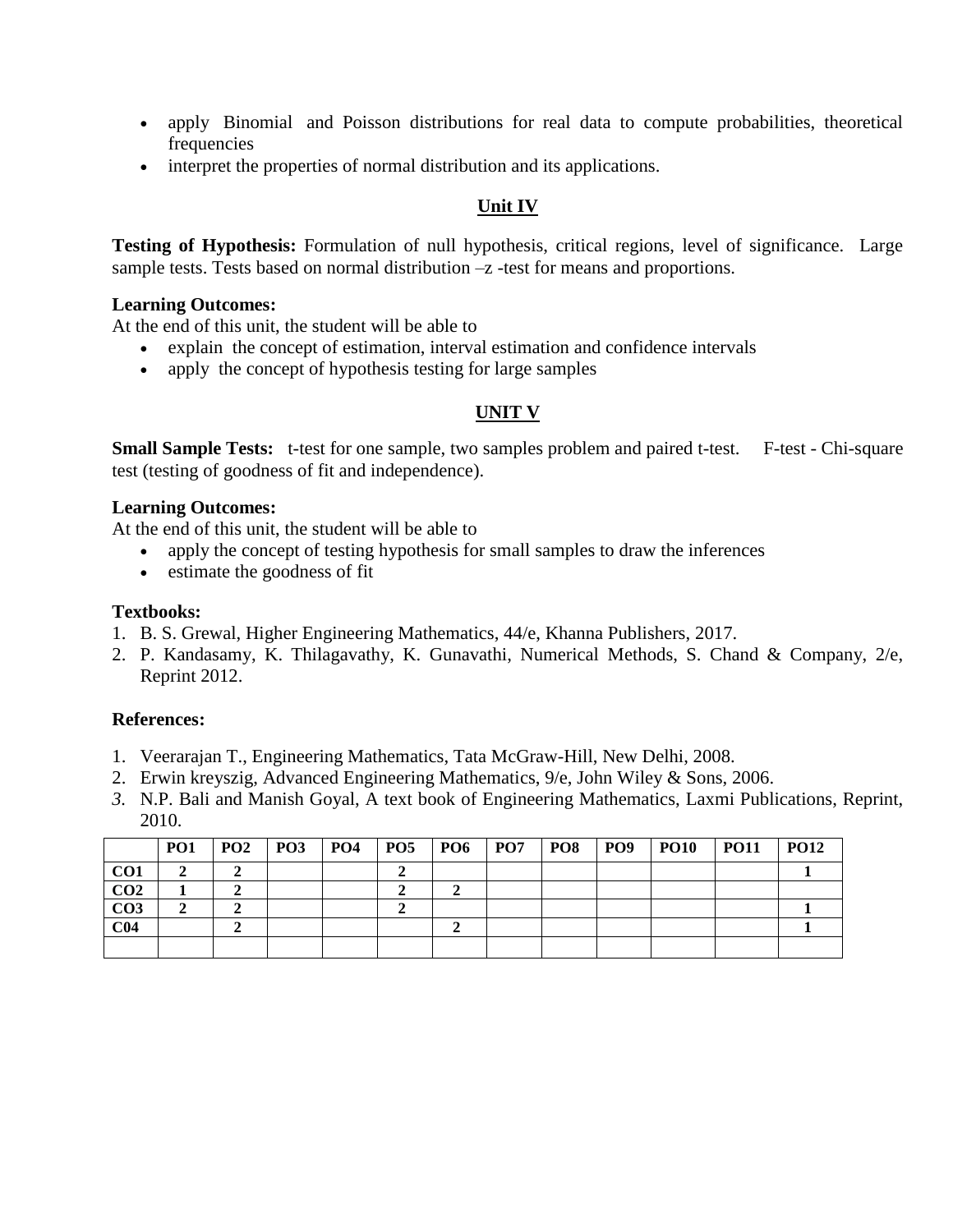| <b>Course Title</b>                                                                                                   | <b>Engineering Mechanics</b>                                                                           |                                |                   |                |                | <b>B. Tech. ME III Sem</b>                                |                      |              |  |
|-----------------------------------------------------------------------------------------------------------------------|--------------------------------------------------------------------------------------------------------|--------------------------------|-------------------|----------------|----------------|-----------------------------------------------------------|----------------------|--------------|--|
| <b>Course Code</b>                                                                                                    | Category                                                                                               |                                | <b>Hours/Week</b> |                | <b>Credits</b> |                                                           | <b>Maximum Marks</b> |              |  |
| 1801303                                                                                                               | <b>PC</b>                                                                                              | L                              | T                 | P              | $\mathbf C$    | <b>Continuous</b><br><b>Internal</b><br><b>Assessment</b> | End<br><b>Exams</b>  | <b>Total</b> |  |
|                                                                                                                       |                                                                                                        | 3                              | $\overline{0}$    | $\overline{0}$ | 3              | 30                                                        | 70                   | 100          |  |
| <b>Mid Exam Duration: 2Hrs</b>                                                                                        |                                                                                                        | <b>End Exam Duration: 3Hrs</b> |                   |                |                |                                                           |                      |              |  |
| <b>Course Objectives:</b>                                                                                             |                                                                                                        |                                |                   |                |                |                                                           |                      |              |  |
|                                                                                                                       | The student should understand the some fundamental aspects of Engineering Mechanics.                   |                                |                   |                |                |                                                           |                      |              |  |
| To apply and to solve a few basic problems in engineering mechanics like static equilibrium of particles<br>$\bullet$ |                                                                                                        |                                |                   |                |                |                                                           |                      |              |  |
|                                                                                                                       | and rigid bodies.                                                                                      |                                |                   |                |                |                                                           |                      |              |  |
| $\bullet$                                                                                                             | To Analyze trusses and friction, Properties of surfaces and volumes, Dynamic equilibrium of particles, |                                |                   |                |                |                                                           |                      |              |  |
|                                                                                                                       | Dynamic equilibrium of rigid bodies.                                                                   |                                |                   |                |                |                                                           |                      |              |  |
|                                                                                                                       | <b>Course Outcomes:</b> On successful completion of this course, the students will be able to          |                                |                   |                |                |                                                           |                      |              |  |
| CO <sub>1</sub>                                                                                                       | <b>Determine</b> the resultant of system of Forces                                                     |                                |                   |                |                |                                                           |                      |              |  |
|                                                                                                                       |                                                                                                        |                                |                   |                |                |                                                           |                      |              |  |
| CO <sub>2</sub>                                                                                                       | <b>Identify</b> equilibrium conditions for static problems                                             |                                |                   |                |                |                                                           |                      |              |  |
| CO <sub>3</sub>                                                                                                       | <b>Determine</b> the centroid of composite figures, centre of gravity of bodies, area, moment of       |                                |                   |                |                |                                                           |                      |              |  |
|                                                                                                                       | inertia and mass moment of inertia                                                                     |                                |                   |                |                |                                                           |                      |              |  |
| CO <sub>4</sub>                                                                                                       | <b>Analyze</b> trusses for forces in members                                                           |                                |                   |                |                |                                                           |                      |              |  |

#### UNIT I

**BASIC CONCEPTS**: System of Forces– Moment of Forces and its Application– Couples and Resultant of Force System- Equilibrium of system of forces- Free body diagrams –Types of Supports –Support reactions for beams with different types of loading – concentrated, uniformly distributed and uniformly varying loading.

#### UNIT II

**ANALYSIS OF PERFECT FRAMES**: Types of frames – cantilever frames and simply supported frames – Analysis of frames using method of joints.

**FRICTION**: Introduction, Definitions, Types of friction– laws of Solid or Coulomb Friction, Angle of Repose, Equilibrium of a Body lying on a Rough Inclined Plane, Analysis of Ladder Friction.

#### UNIT III

**CENTROID AND CENTER OF GRAVITY**: Centroids of simple figures – Centroids of Composite figures – Centre of Gravity of bodies

#### UNIT IV

**AREA MOMENT OF INERTIA** - Parallel axis and perpendicular axis theorems - Moments of Inertia of Composite Figures

**MASS MOMENT OF INERTIA**: Moment of Inertia of Simple solids, Moment of Inertia of composite masses.( Simple problems only)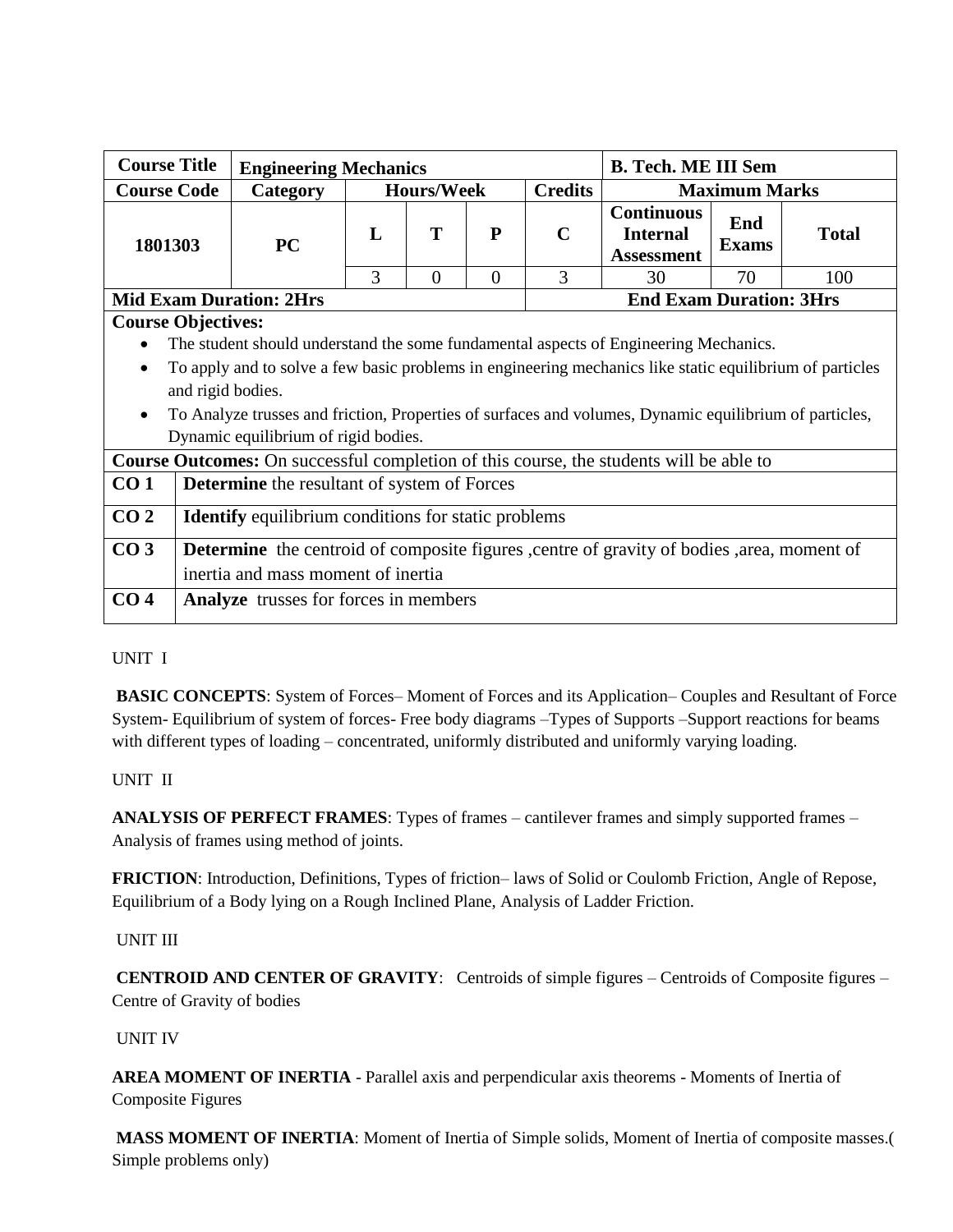#### UNIT V

**Kinematics**: Introduction, Velocity, Acceleration, Equations of Motion in a Straight Line under uniform Acceleration, Rectilinear Motion Under Variable Accelerations.

#### **TEXT BOOKS:**

- 1. Dr. R. K. Bansal ,Engineering Mechanics, Laxmi Publications,2005.
- 2. Fedrinand L.Singer, Engineering Mechanics B.S. Publishers  $2<sup>nd</sup>$  Edition.
- 3. S.S.Bhavikatti ,Engineering Mechanics, New Age International, 2008.

#### **REFERENCES:**

1. A.Nelson, Engineering Mechanics-Statics and dynamics, , Tata McGraw-Hill Company, 2009.

- 2. Timoshenko & Gere, Mechanics of Materials by, CBS, Revised Fourth Edition
- 3. B. Bhathacharya , Engineering Mechanics Oxford University Publications, 2014.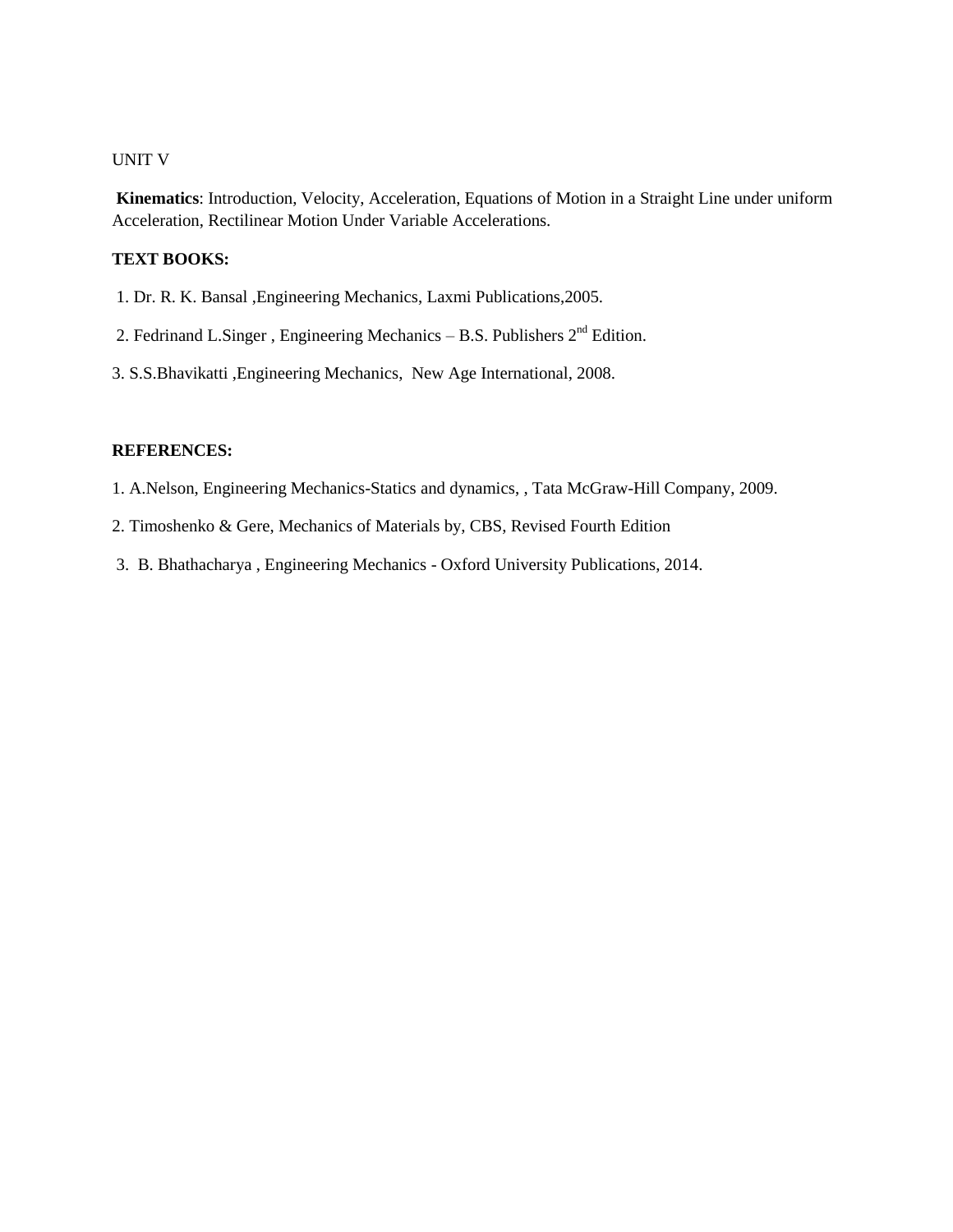| <b>Course Title</b> |                                                                                           |                                                                                                    | <b>Manufacturing Process</b> |          |          |                | <b>B. Tech. ME III Sem</b>                                |                      |              |  |  |
|---------------------|-------------------------------------------------------------------------------------------|----------------------------------------------------------------------------------------------------|------------------------------|----------|----------|----------------|-----------------------------------------------------------|----------------------|--------------|--|--|
| <b>Course Code</b>  |                                                                                           | Category                                                                                           | <b>Hours/Week</b>            |          |          | <b>Credits</b> |                                                           | <b>Maximum Marks</b> |              |  |  |
| 1803304             |                                                                                           | <b>PC</b>                                                                                          | $\mathbf{L}$                 | T        | P        | $\mathbf C$    | <b>Continuous</b><br><b>Internal</b><br><b>Assessment</b> | End<br><b>Exams</b>  | <b>Total</b> |  |  |
|                     |                                                                                           |                                                                                                    | 3                            | $\Omega$ | $\Omega$ | 3              | 30                                                        | 70                   | 100          |  |  |
|                     | <b>End Exam Duration: 3Hrs</b><br><b>Mid Exam Duration: 2Hrs</b>                          |                                                                                                    |                              |          |          |                |                                                           |                      |              |  |  |
|                     | <b>Course Objectives:</b>                                                                 |                                                                                                    |                              |          |          |                |                                                           |                      |              |  |  |
|                     | The student should understand the some fundamental aspects and design concepts of casting |                                                                                                    |                              |          |          |                |                                                           |                      |              |  |  |
|                     | process.                                                                                  |                                                                                                    |                              |          |          |                |                                                           |                      |              |  |  |
| $\bullet$           |                                                                                           | To familiarize various fabrication techniques used in engineering. To familiarize various types of |                              |          |          |                |                                                           |                      |              |  |  |
|                     |                                                                                           | bulk deformation processes.                                                                        |                              |          |          |                |                                                           |                      |              |  |  |
| $\bullet$           |                                                                                           | To familiarize about processing of plastic materials.                                              |                              |          |          |                |                                                           |                      |              |  |  |
|                     |                                                                                           | <b>Course Outcomes:</b> On successful completion of this course, the students will be able to      |                              |          |          |                |                                                           |                      |              |  |  |
| CO <sub>1</sub>     |                                                                                           | <b>Describe</b> the right pattern for an application and proper method of moulding                 |                              |          |          |                |                                                           |                      |              |  |  |
| CO <sub>2</sub>     |                                                                                           | <b>Understand</b> special castings and defects of casting process to suggest suitable              |                              |          |          |                |                                                           |                      |              |  |  |
|                     | Remedies                                                                                  |                                                                                                    |                              |          |          |                |                                                           |                      |              |  |  |
| CO <sub>3</sub>     | Apply various special welding techniques and other metal joining processes                |                                                                                                    |                              |          |          |                |                                                           |                      |              |  |  |
| CO <sub>4</sub>     |                                                                                           | <b>Select</b> appropriate metal forming techniques to be used for an application.                  |                              |          |          |                |                                                           |                      |              |  |  |

# **UNIT–I**

**Casting Process**: Casting definition, pattern materials, types of patterns, pattern allowances, color code for patterns, Molding sands, core sands, properties of moldings and its ingredients, different types of molding machines, Elements of gating systems.

# **UNIT–II**

**Special Casting Process**: CO2 molding, die casting, centrifugal casting, shell molding, investment or lost wax process; Casting defects, causes and remedies. Furnaces used in foundry–cupola, pit furnace, electric arc furnaces.

## **UNIT- III**

**Fabrication Process:** Fusion welding processes – Types of Gas welding – Equipments used – Flame characteristics – Filler and Flux materials - Arc welding equipments - Electrodes – Coating and specifications – Principles of Resistance welding – Spot/butt, seam welding - Gas metal arc welding – Flux cored – Submerged arc welding – Electro slag welding – TIG welding and MIG welding

# **UNIT- IV:**

**Principle and application of special welding processes** - Plasma arc welding – Thermit welding – Laser, Electron beam welding – Friction welding – Diffusion welding – Flame cutting – Weld defects – Brazing and soldering process – Types of plastics, properties, applications and their processing methods.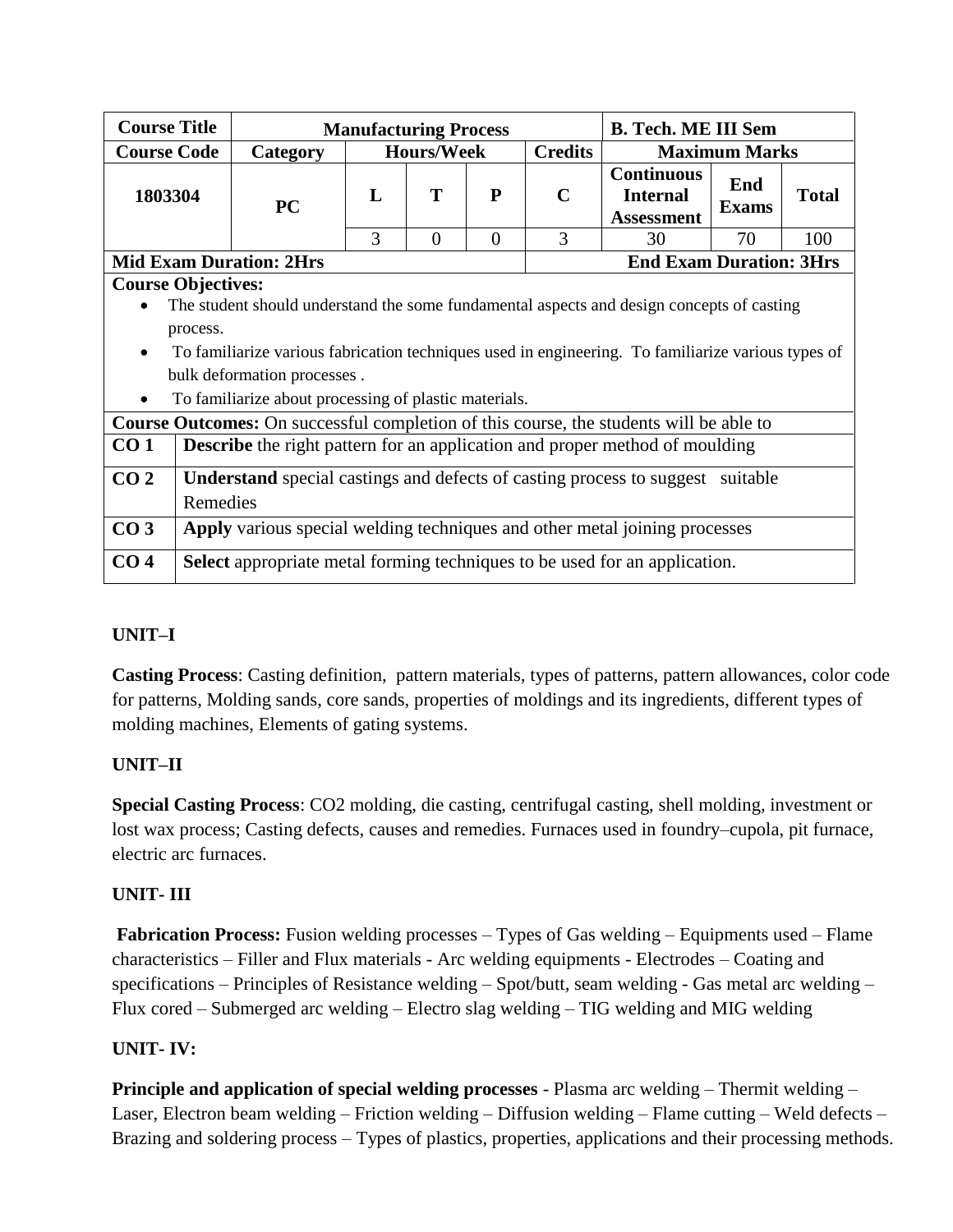## **UNIT-V:**

**Deformation Processes**: Hot working –types and cold working of metals-types – Forging processes — Types of Forging Machine and basic operations––Rolling of metals– Types of Rolling mills–-– Principles of Extrusion –– Hot and Cold extrusion –Principle of rod and wire drawing . Blanking and piercing- Bending and forming- Drawing and its types- wire drawing and tube drawing- coining and embossing - Hot and cold spinning.

**TEXT BOOKS**: 1. P N. Rao," Manufacturing Technology", Tata McGraw-Hill Publishing Limited, 5<sup>th</sup> edition 2019.

- 2. R.K Jain , Production Technology vol .1 & vol.2 ,KHANNA publishers.
- 3. P.C. Sharma, "A text book of production technology", S. Chand and Company,

**REFERENCE BOOKS**: 1. Begman, 'Manufacturing Process", John Wilely & Sons,

- 2. K.L. Narayana , Production Technology J.K. International Publications.
- 3. Rajput R.K, 'A text book of Manufacturing Technology', Lakshmi Publications
- 4. Kalpak jain.S, Manufacturing Engineering and Technology/ 2019,Pearson Education.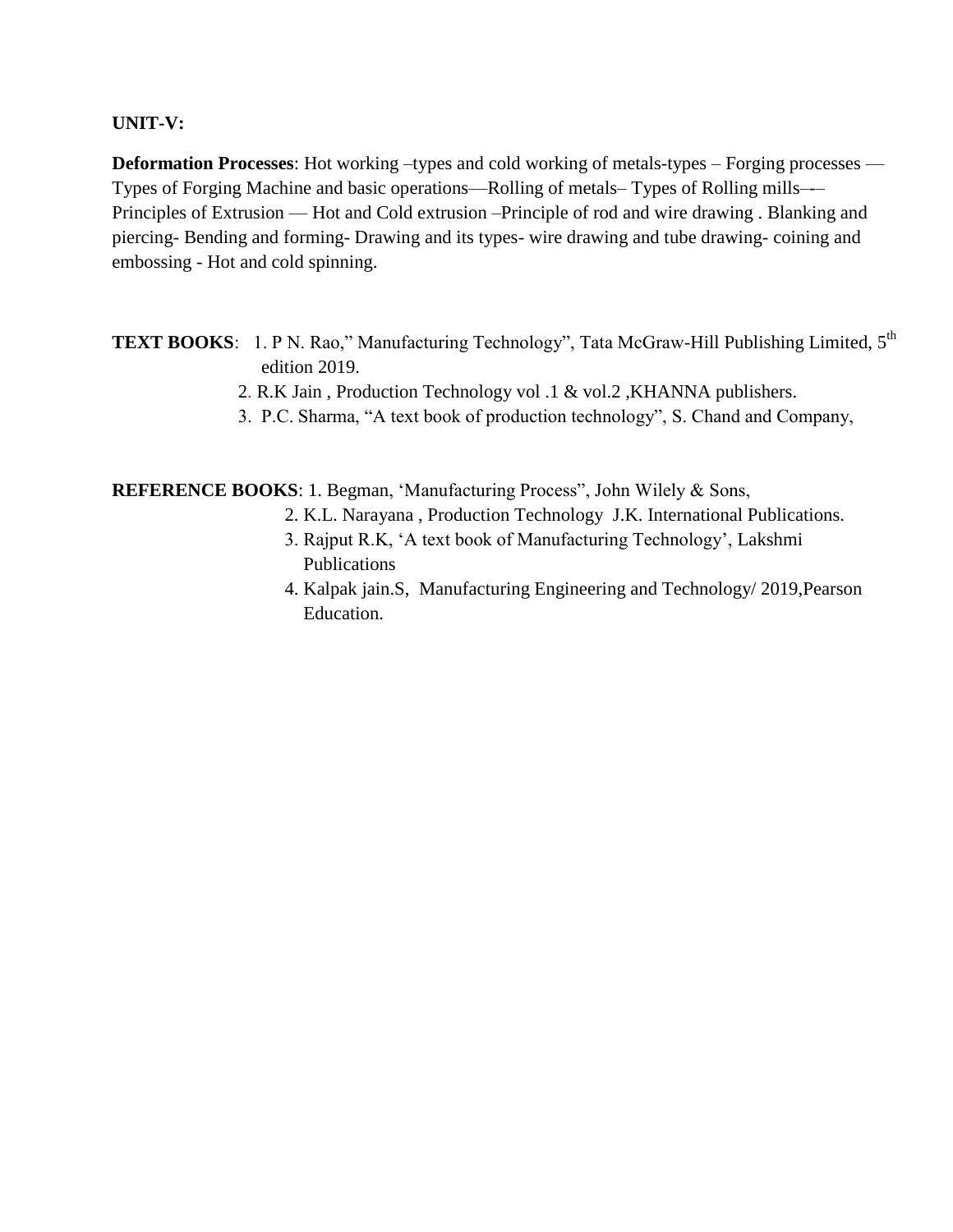| <b>Course Title</b> |                                                                                                                                                                                                                                                                                                                                                                                                                                                                                                                                                                             | <b>Strength of Materials</b> |                                |                |                | <b>B. Tech. ME III Sem</b>                                |                      |              |  |  |  |
|---------------------|-----------------------------------------------------------------------------------------------------------------------------------------------------------------------------------------------------------------------------------------------------------------------------------------------------------------------------------------------------------------------------------------------------------------------------------------------------------------------------------------------------------------------------------------------------------------------------|------------------------------|--------------------------------|----------------|----------------|-----------------------------------------------------------|----------------------|--------------|--|--|--|
| <b>Course Code</b>  | Category                                                                                                                                                                                                                                                                                                                                                                                                                                                                                                                                                                    |                              | <b>Hours/Week</b>              |                | <b>Credits</b> |                                                           | <b>Maximum Marks</b> |              |  |  |  |
| 1803305             | <b>PC</b>                                                                                                                                                                                                                                                                                                                                                                                                                                                                                                                                                                   | L                            | T                              | ${\bf P}$      | $\mathbf C$    | <b>Continuous</b><br><b>Internal</b><br><b>Assessment</b> | End<br><b>Exams</b>  | <b>Total</b> |  |  |  |
|                     |                                                                                                                                                                                                                                                                                                                                                                                                                                                                                                                                                                             | 3                            | $\overline{0}$                 | $\overline{0}$ | 3              | 30                                                        | 70                   | 100          |  |  |  |
|                     | <b>Mid Exam Duration: 2Hrs</b>                                                                                                                                                                                                                                                                                                                                                                                                                                                                                                                                              |                              | <b>End Exam Duration: 3Hrs</b> |                |                |                                                           |                      |              |  |  |  |
|                     | <b>Course Objectives:</b><br>The objective of the subject is to learn the fundamentals concepts of stress, strain and<br>deformation of solids with applications to bars and beams.<br>The students shall understand the theory of elasticity including strain/displacement and hooks<br>$\bullet$<br>law relationship.<br>To accesses stresses and deformation through the mathematical models of beams for bending<br>$\bullet$<br>and bars for twisting or combination of both.<br>The knowledge of this subject will help in the design $\&$ theory of machines courses |                              |                                |                |                |                                                           |                      |              |  |  |  |
|                     | <b>Course Outcomes:</b> On successful completion of this course, the students will be able to                                                                                                                                                                                                                                                                                                                                                                                                                                                                               |                              |                                |                |                |                                                           |                      |              |  |  |  |
| CO <sub>1</sub>     | <b>Determine</b> the stresses, strains in bars subjected to loads and temperatures                                                                                                                                                                                                                                                                                                                                                                                                                                                                                          |                              |                                |                |                |                                                           |                      |              |  |  |  |
| CO <sub>2</sub>     | <b>Draw</b> the Shear Force and Bending Moment diagrams for beams                                                                                                                                                                                                                                                                                                                                                                                                                                                                                                           |                              |                                |                |                |                                                           |                      |              |  |  |  |
| CO <sub>3</sub>     | <b>Evaluate</b> the bending $\&$ shear stress in beams , longitudinal $\&$ hoop stresses in thin and thick<br>cylinders                                                                                                                                                                                                                                                                                                                                                                                                                                                     |                              |                                |                |                |                                                           |                      |              |  |  |  |
| CO <sub>4</sub>     | Analyze Torsions in shafts and deflections in various beams                                                                                                                                                                                                                                                                                                                                                                                                                                                                                                                 |                              |                                |                |                |                                                           |                      |              |  |  |  |

#### UNIT – I

**SIMPLE STRESSES & STRAINS** : Elasticity and plasticity – Types of stresses & strains– Hooke's law– stress – strain diagram for mild steel – Working stress – Factor of safety – Lateral strain, Poisson's ratio & volumetric strain – Elastic modulli & the relationship between them – Bars of varying section – composite bars – Temperature stresses. Strain energy – Resilience – Gradual, sudden, impact and shock loadings.

## UNIT – II

**SHEAR FORCE AND BENDING MOMENT** : Definition of beam – Types of beams – Concept of shear force and bending moment – S.F and B.M diagrams for cantilever, simply supported and overhanging beams subjected to point loads, U.D.L., uniformly varying loads and combination of these loads – Point of contra flexure – Relation between S.F., B.M and rate of loading at a section of a beam.

#### $UNIT - III$

**FLEXURAL STRESSES**: Theory of simple bending  $-$  Assumptions  $-$  Derivation of bending equation: M/ I = f/y = E/R Neutral axis –Determination bending stresses –section modulus of rectangular and circular sections (Solid and Hollow), I,T,Angle and Channel sections – Design of simple beam sections.

**SHEAR STRESSES**: Derivation of formula – Shear stress distribution across various beams sections like rectangular, circular, triangular, I, T angle sections.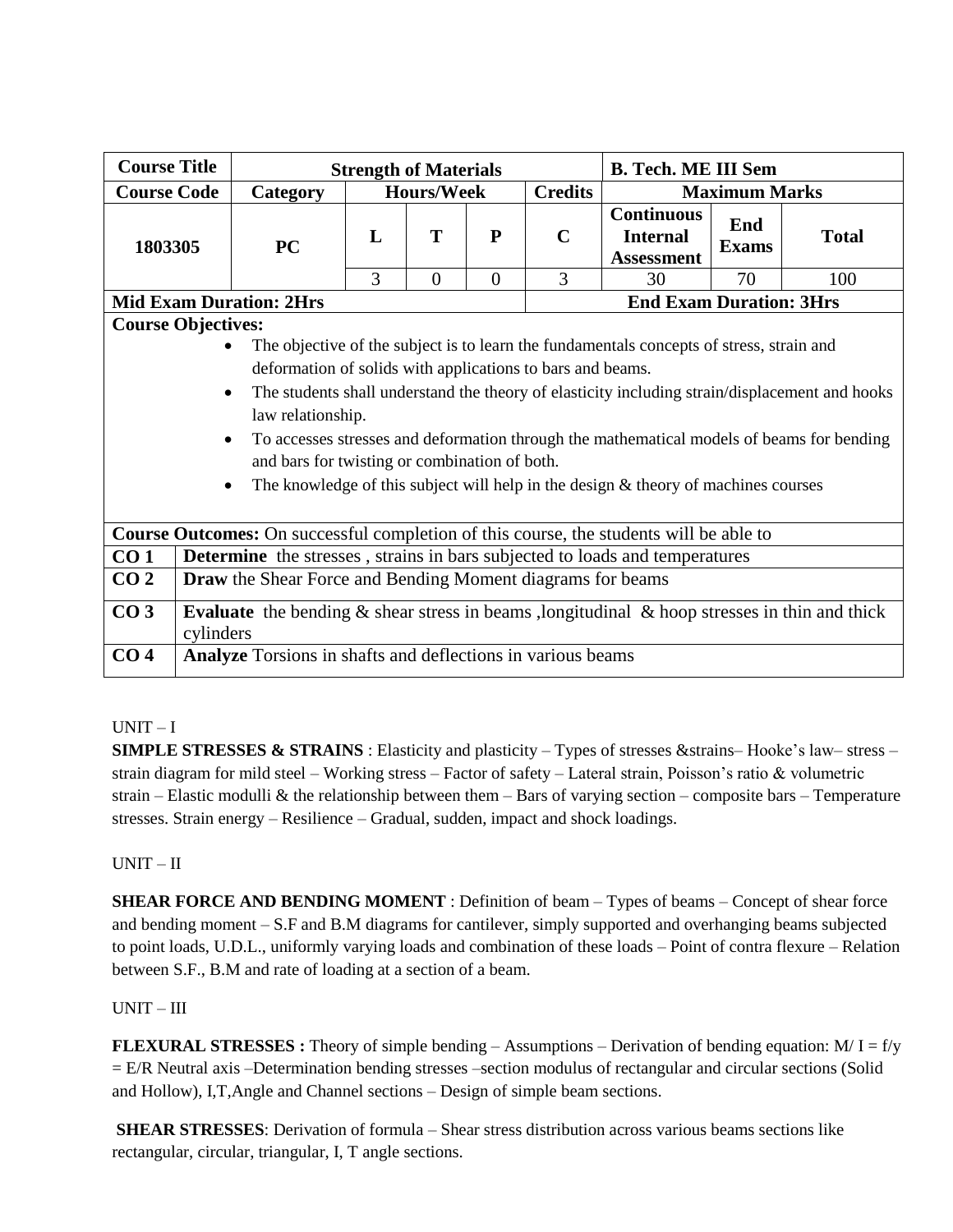#### UNIT – IV

**TORSION OF CIRCULAR SHAFTS**- Theory of pure torsion- Derivation of torsion equations; T/J=q/r=Nθ/l – Assumptions made in the theory of pure torsion- torsional moment of resistance- polar section modulus.

**DEFLECTION OF BEAMS:** Bending into a circular arc – slope, deflection and radius of curvature – Differential equation for the elastic line of a beam – Double integration and Macaulay's methods – Determination of slope and deflection for cantilever and simply supported beams subjected to point loads, - U.D.L uniformly varying load. Mohr's theorems – Moment area method – application to simple cases including overhanging beams.

#### UNIT – V

**THIN CYLINDERS:** Thin seamless cylindrical shells – Derivation of formula for longitudinal and circumferential stresses – hoop, longitudinal and volumetric strains –changes in diameter, and volume of thin cylinders – Riveted boiler shells – Thin spherical shells.

**Thick cylinders** lame's equation – cylinders subjected to inside & outside pressures –compound cylinders.

#### **TEXT BOOKS :**

- 1. R.K.Bansal ,Strength of materials ,lakshmi publishers, 6<sup>th</sup> edition 2018
- 2. S.S.Bhavikatti ,Strength of materials ,lakshmi publications,3rd edition
- 3. S.S.Rattan ,Strength of materials ,Mc Grawhill companies  $3<sup>rd</sup>$  edition 2017

#### **REFERENCES :**

- 1. Ramamrutham ,Strength of materials ,Dhanpat rai publications
- 2. R.K.Rajaput ,Strength of materials ,S.chand  $&$ company, $6<sup>th</sup>$  edition.
- 3. Dr.Sadhu singh ,Strength of materials ,khanna publishers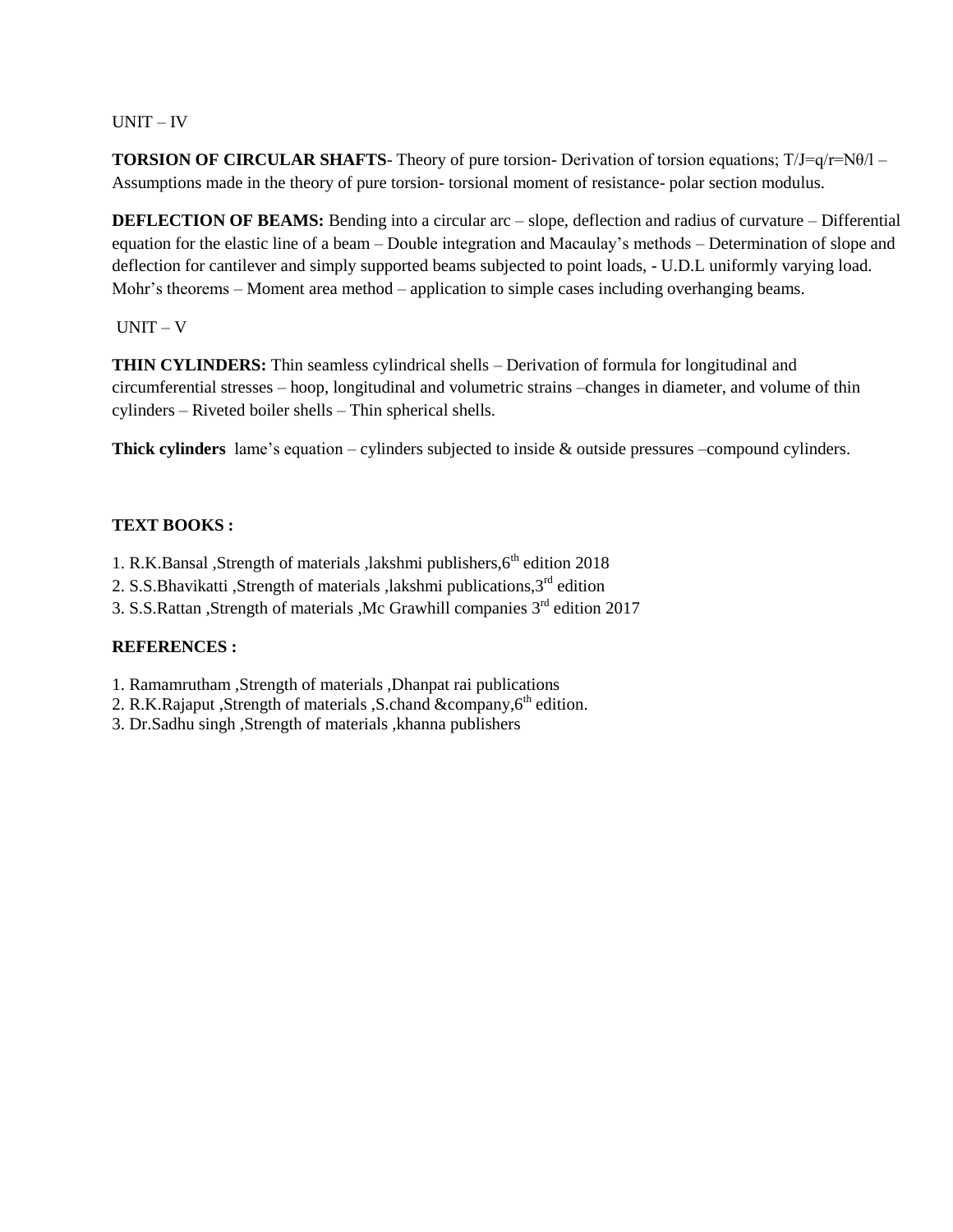| <b>Course Title</b>                                                                              |                                                                                                                                                                                                                                                                                                                                                                                                          | <b>Material science and Engineering</b>                                                         |   |                   |           |                                | <b>B. Tech. ME III Sem</b>                                |                      |              |  |
|--------------------------------------------------------------------------------------------------|----------------------------------------------------------------------------------------------------------------------------------------------------------------------------------------------------------------------------------------------------------------------------------------------------------------------------------------------------------------------------------------------------------|-------------------------------------------------------------------------------------------------|---|-------------------|-----------|--------------------------------|-----------------------------------------------------------|----------------------|--------------|--|
| <b>Course Code</b>                                                                               |                                                                                                                                                                                                                                                                                                                                                                                                          | Category                                                                                        |   | <b>Hours/Week</b> |           | <b>Credits</b>                 |                                                           | <b>Maximum Marks</b> |              |  |
| 1803306                                                                                          |                                                                                                                                                                                                                                                                                                                                                                                                          | <b>PC</b>                                                                                       | L | T                 | ${\bf P}$ | $\mathbf C$                    | <b>Continuous</b><br><b>Internal</b><br><b>Assessment</b> | End<br><b>Exams</b>  | <b>Total</b> |  |
|                                                                                                  |                                                                                                                                                                                                                                                                                                                                                                                                          |                                                                                                 | 3 | $\theta$          | $\Omega$  | 3                              | 30                                                        | 70                   | 100          |  |
|                                                                                                  |                                                                                                                                                                                                                                                                                                                                                                                                          | <b>Mid Exam Duration: 2Hrs</b>                                                                  |   |                   |           | <b>End Exam Duration: 3Hrs</b> |                                                           |                      |              |  |
| <b>Course Objectives:</b>                                                                        |                                                                                                                                                                                                                                                                                                                                                                                                          |                                                                                                 |   |                   |           |                                |                                                           |                      |              |  |
| $\bullet$                                                                                        | To impart knowledge on the structure, The student should understand fundamental properties of<br>materials<br>To familiarize of various Heat treatment process $\&$ segregation of Steels $\&$ Cast irons through Iron-Iron<br>carbide diagram<br>Testing and applications of metals and non-metallic materials so as to identify and select suitable<br>materials for various engineering applications. |                                                                                                 |   |                   |           |                                |                                                           |                      |              |  |
|                                                                                                  |                                                                                                                                                                                                                                                                                                                                                                                                          | <b>Course Outcomes:</b> On successful completion of this course, the students will be able to   |   |                   |           |                                |                                                           |                      |              |  |
| CO <sub>1</sub>                                                                                  |                                                                                                                                                                                                                                                                                                                                                                                                          | <b>Describe</b> the relation between structure, properties of metals and non metallic materials |   |                   |           |                                |                                                           |                      |              |  |
| CO <sub>2</sub>                                                                                  |                                                                                                                                                                                                                                                                                                                                                                                                          | <b>Explain</b> the mechanism of crystallization of metals                                       |   |                   |           |                                |                                                           |                      |              |  |
| CO <sub>3</sub><br><b>Determine</b> the grain size by using various methods for different Alloys |                                                                                                                                                                                                                                                                                                                                                                                                          |                                                                                                 |   |                   |           |                                |                                                           |                      |              |  |
| CO <sub>4</sub>                                                                                  | Analyze the binary phase diagram of iron iron carbon equilibrium diagram. and (TTT)                                                                                                                                                                                                                                                                                                                      |                                                                                                 |   |                   |           |                                |                                                           |                      |              |  |
|                                                                                                  |                                                                                                                                                                                                                                                                                                                                                                                                          | diagram for heat treatment process                                                              |   |                   |           |                                |                                                           |                      |              |  |
| <b>UNIT I</b>                                                                                    |                                                                                                                                                                                                                                                                                                                                                                                                          |                                                                                                 |   |                   |           |                                |                                                           |                      |              |  |

CRYSTAL STRUCTURE OF METALS: Introduction to engineering materials and its properties and classifications, Mechanism of crystallization of metals, Recovery Recrystallization and grain growth, grain and grain boundaries, effect of grain boundaries on the properties of metal / alloys – determination of grain size.

CONSTITUTION OF ALLOYS: introduction, Necessity of alloying, types of solid solutions, Hume Ruther's rules, intermediate alloy phases, and electron compounds.

# **UNIT II**

EQUILIBRIUM DIAGRAMS:Construction of equilibrium diagrams, phase rule, Lever rule, Interpretations of phase diagrams, types of phase diagrams, Isomorphous alloy systems, eutectic, peritectic, eutectoid, and peritectoid systems and reactions.

Transformations in the solid state – allotropy, Study of important binary phase diagrams of iron-iron carbon (Fe-Fe<sub>3</sub>C) equilibrium diagram, Effect on Alloying elements on (Fe-Fe<sub>3</sub>C) system on steels. Relationship between equilibrium diagrams and properties of alloys of Cu-Ni and Al-Cu.

# **UNIT III**

CAST IRON AND STEEL: Introduction to cast iron and steel, classification of cast irons, Structure and properties of White Cast iron, Malleable Cast iron, greycast iron, Spheriodal graphite cast iron, Alloy cast irons.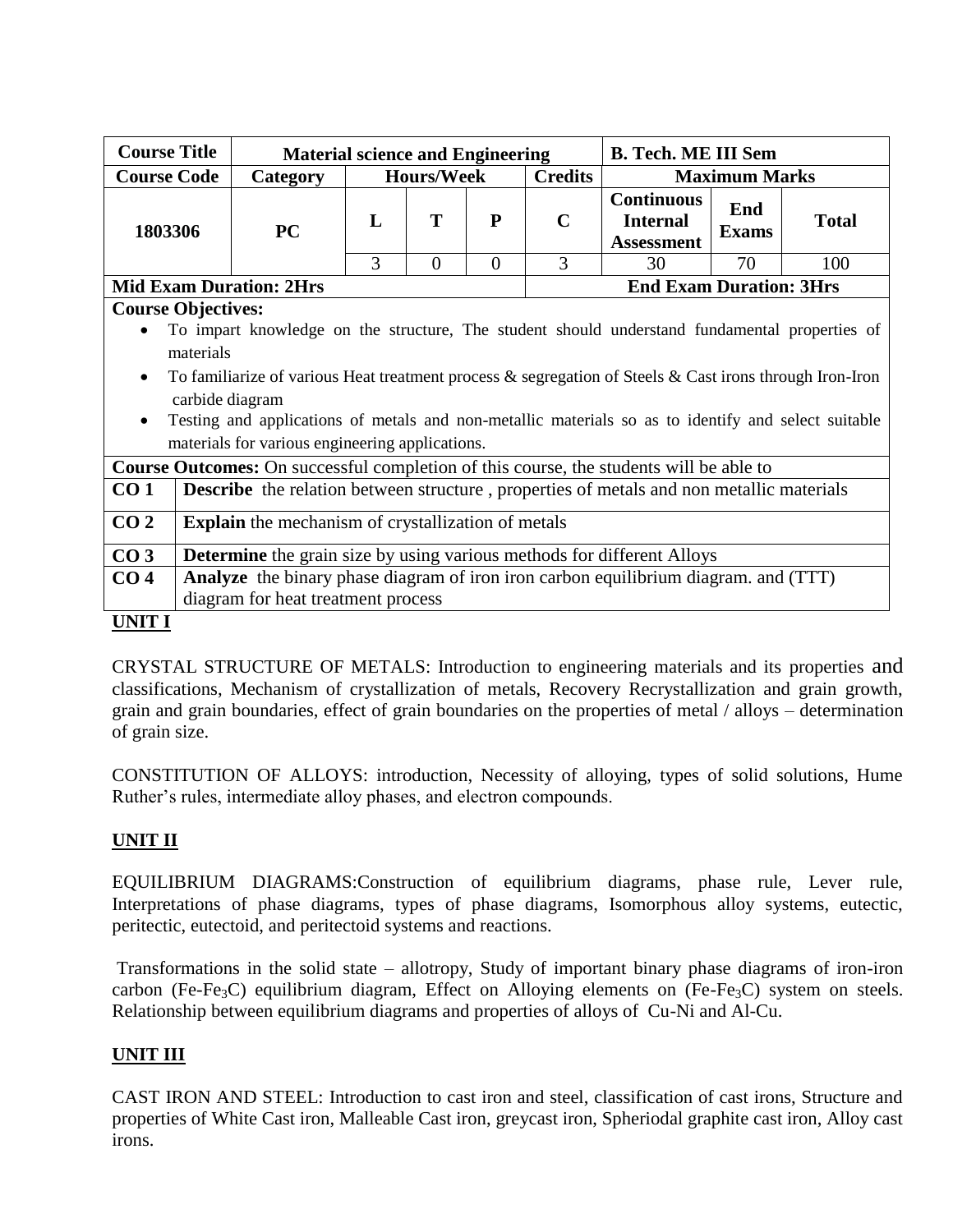Classification of steel, structure and properties of plain carbon steel, Low alloy steel, Hadfield manganese steel, tool and die steels.

# **UNIT IV**

HEAT TREATMENT OF ALLOYS: Importanes of Heat treatment of alloys, Heat treatment cycles, Introduction to TTT diagrams,Heat treatment processes: Annealing, normalizing, tempering, Hardening, Hardenability, surface – hardening methods, Age hardening treatment.

POWDER METALLURGY: Production of metal powder condition compaction, sintering and secondary operations, advantages, limitations and applications of powder metallurgy.

# **UNIT V**

NON-FERROUS METALS AND ITS ALLOYS: Structure and properties of copper and its alloys, Aluminum and its alloys, Titanium and its alloys and applications.

## **Text Books:**

- 1. Donald R.Askel ,Essential of Materials Science and Engineering, , USA, 3rd Edition, Cengage Publisher,2013.
- 2. V. Raghavan ,Material science, PHI, 5th edition

3. Sidney H. Avner ,Introduction to Physical Metallurgy, US, 2nd Edition, Tata McGraw-Hill, Noida,2007

## **Reference Books:**

- 1 . R.K.Rajput, Engineering materials and Metallurgy, S chand publishers,2nd edition ,2016
- 2. William D. Callister ,Materials Science and Engineering, , 8th Edition, 2010
- 3. Agarwal ,Science of Engineering Materials, TMH.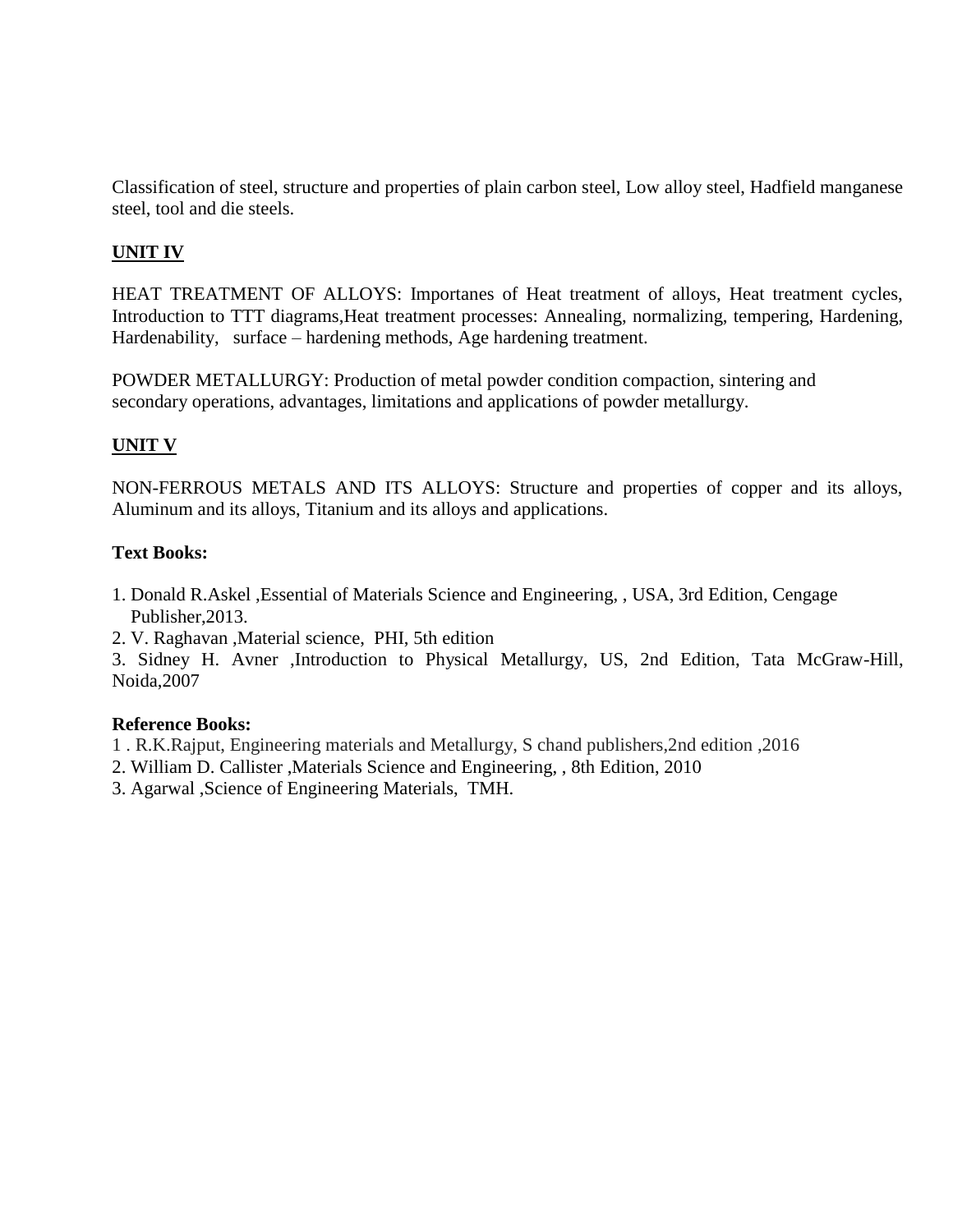| <b>Course Title</b>       |                                                                                  |                                                                                              | <b>Thermodynamics</b> |                   |                | <b>B. Tech. ME III Sem</b> |                                                           |                      |              |  |
|---------------------------|----------------------------------------------------------------------------------|----------------------------------------------------------------------------------------------|-----------------------|-------------------|----------------|----------------------------|-----------------------------------------------------------|----------------------|--------------|--|
| <b>Course Code</b>        |                                                                                  | Category                                                                                     |                       | <b>Hours/Week</b> |                | <b>Credits</b>             |                                                           | <b>Maximum Marks</b> |              |  |
| 1803307                   |                                                                                  | <b>PC</b>                                                                                    | L                     | T                 | P              | $\mathbf C$                | <b>Continuous</b><br><b>Internal</b><br><b>Assessment</b> | End<br><b>Exams</b>  | <b>Total</b> |  |
|                           |                                                                                  |                                                                                              | 3                     | $\overline{0}$    | $\overline{0}$ | 3                          | 30                                                        | 70                   | 100          |  |
|                           | <b>End Exam Duration: 3Hrs</b><br><b>Mid Exam Duration: 2Hrs</b>                 |                                                                                              |                       |                   |                |                            |                                                           |                      |              |  |
| <b>Course Objectives:</b> |                                                                                  |                                                                                              |                       |                   |                |                            |                                                           |                      |              |  |
|                           | To familiarize the concepts of energy in general and heat and work in particular |                                                                                              |                       |                   |                |                            |                                                           |                      |              |  |
| $\bullet$                 | To study the fundamentals of quantification and grade of energy                  |                                                                                              |                       |                   |                |                            |                                                           |                      |              |  |
|                           |                                                                                  | To study the effect of energy transfer on properties of substances in the form of charts and |                       |                   |                |                            |                                                           |                      |              |  |
|                           | diagrams                                                                         |                                                                                              |                       |                   |                |                            |                                                           |                      |              |  |
| $\bullet$                 |                                                                                  | To familiarize application of the concepts of thermodynamics in vapour power, gas power      |                       |                   |                |                            |                                                           |                      |              |  |
|                           |                                                                                  | cycles and lays the foundation for subsequent courses in Fluid Mechanics, Heat Transfer,     |                       |                   |                |                            |                                                           |                      |              |  |
|                           |                                                                                  | Energy Systems & Technologies and other thermal engineering Courses such as Turbo            |                       |                   |                |                            |                                                           |                      |              |  |
|                           |                                                                                  | machinery, Refrigeration and Air Conditioning, Power Plant Engineering etc.                  |                       |                   |                |                            |                                                           |                      |              |  |
|                           |                                                                                  | Course Outcomes: On successful completion of this course, the students will be able to       |                       |                   |                |                            |                                                           |                      |              |  |
| CO <sub>1</sub>           |                                                                                  | <b>Understand</b> the concept of system, Control volume, thermodynamic properties            |                       |                   |                |                            |                                                           |                      |              |  |
|                           |                                                                                  | ,Thermodynamic Equilibrium, work and heat                                                    |                       |                   |                |                            |                                                           |                      |              |  |
| CO <sub>2</sub>           | Apply the Laws of Thermodynamics to thermodynamic system                         |                                                                                              |                       |                   |                |                            |                                                           |                      |              |  |
| CO <sub>3</sub>           | Use Steam tables to define properties of steam                                   |                                                                                              |                       |                   |                |                            |                                                           |                      |              |  |
| CO <sub>4</sub>           |                                                                                  | <b>Estimate</b> the performance of Gas Power cycles applied to prime movers                  |                       |                   |                |                            |                                                           |                      |              |  |

# **UNIT I**

# **Basic Concepts & Definitions:**

Thermodynamics and its importance, Macroscopic and Microscopic view point, Concept of Continuum, Thermodynamic System and its types, Surrounding and Boundary, Control Volume approach and Systems approach, Equilibrium – Thermal, Chemical, Mechanical and Thermodynamic, Pure substance, State, Path, Process and Cycle, Property – Intensive and Extensive, Point Function and Path function, Quasi-Static Process, Reversible and irreversible Processes, Temperature and different scales,Zeroth Law of Thermodynamics.

# **Heat and Work Transfer:**

Work Transfer, Displacement Work, PdV Work in various Quasi-Static Processes, Some Typical Work Forms other than PdV Work, Free Expansion Work, Net Work Done by the System, Heat Transfer, Adiabatic Process, Specific Heat, Latent Heat, Salient Features of Heat and Work Transfer.

# **UNIT II**

First Law of Thermodynamics for a Closed System undergoing a Process, First Law of Thermodynamics for a Cyclic process, Internal Energy – a Property of the System, Enthalpy- a Property of the System, Applications of First Law of Thermodynamics to Non Flow processes, First law of Thermodynamics applied to an Open System like Steam Nozzle, Boiler, Steam Turbine, Pump, Heat Exchanger, Throttling Process, Perpetual Motion Machine of First Kind.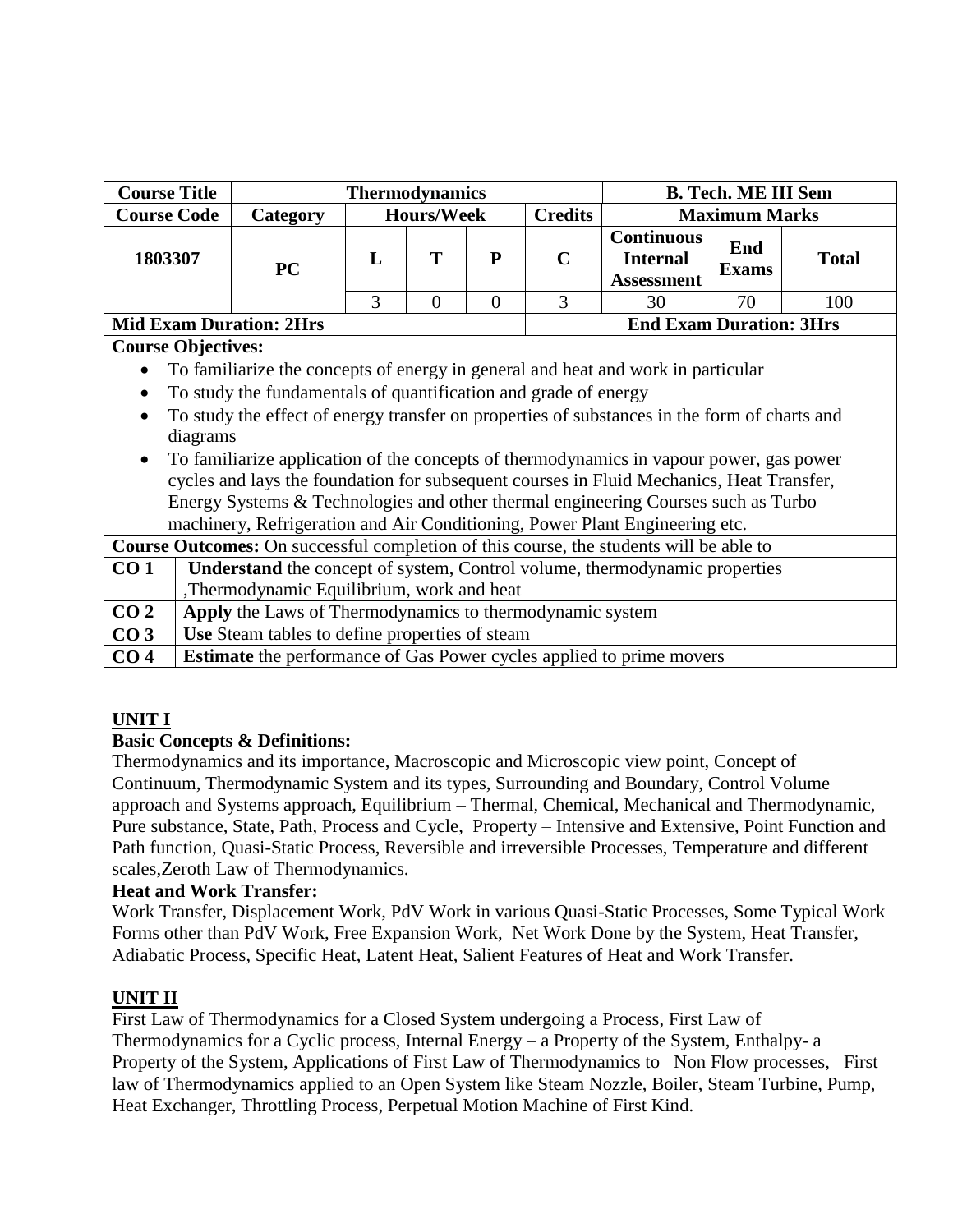# **UNIT III**

## **Second Law Of Thermodynamics:**

Limitations of First Law of Thermodynamics, Thermal Reservoir – Source and Sink, Concept of Heat Engine, Heat Pump and Refrigerator, Second Law of Thermodynamics - Kelvin Planck and Clausius Statements, Equivalence of Kelvin Planck and Clausius Statements, Reversible and Irreversible Process, Causes of **Irreversibility**, PMM-II, Carnot theorem and its Corollaries, Thermodynamic Temperature Scale.

## **Entropy:**

Clausius Inequality, Clausius Theorem, Concept of Entropy, Entropy – a Property of a System, Isentropic Process, Temperature Entropy plot and its relationship with heat interactions, Principle of increase in Entropy, Change of entropy of typical Processes.

Third Law of Thermodynamics, Absolute entropy

# **UNIT IV**

## **Properties of Gases and Gas Mixtures:**

Ideal Gas, Relation among the specific heats, internal energy, Enthalpy, Analysis of Isochoric, Isobaric, Isothermal, Isentropic, isenthalpic processes, Representation of the above processes on P-V, T-s Planes, Determination of Work, Heat, Entropy and Enthalpy changes during the above processes

# **Gas Power Cycles:**

Assumptions of Air Standard Cycle, Otto Cycle, Diesel Cycle and Dual Cycle, Comparison of Otto, Diesel and Dual Combustion Cycle, Brayton cycle and Atkinson Cycle

# **UNIT V**

## **Properties of Pure Substance:**

Pure substance, Phase Change Processes of pure substance, Property diagrams for Phase Change Process( T-V, T-S and P-H diagrams), Triple and Critical Points, Properties of Steam, Quality of Steam, Its determination Using Throttling and Separating-Throttling Calorimeters, Steam Processes, Expressions for the change in internal energy, enthalpy, work, heat, entropy in various processes, Mollier Chart

## **Steam Power Cycle:**

Rankine Cycle analysis, Concept of Mean Temperature of Heat Addition, Methods to improve the cycle performance- Regeneration- Reheating

Text Books:

- 1. P.K. Nag, Engineering Thermodynamics, Sixth Edition 2017, TMH, New Delhi
- 2. Claus Borgnakke & Richard E Sonntag, Fundamentals of Thermodynamics, Seventh Edition, Willey Eastern, New Delhi
- 3. Yunus A. Cengel & Michale A Boles, Thermodynamics: An Engineering Approach, Eighth Edition, McGraw Hill

Reference Books:

- 1. P. Chattopadhyay, Engineering Thermodynamics, 2<sup>nd</sup> edition, 2016, Oxford University Press India
- 2. Y.V.C. Rao, Engineering Thermodynamics through Examples, Revised Edition, Universities Press (India) Pvt. Ltd.
- 3. J.P Holman, Thermodynamics, McGraw Hill & Co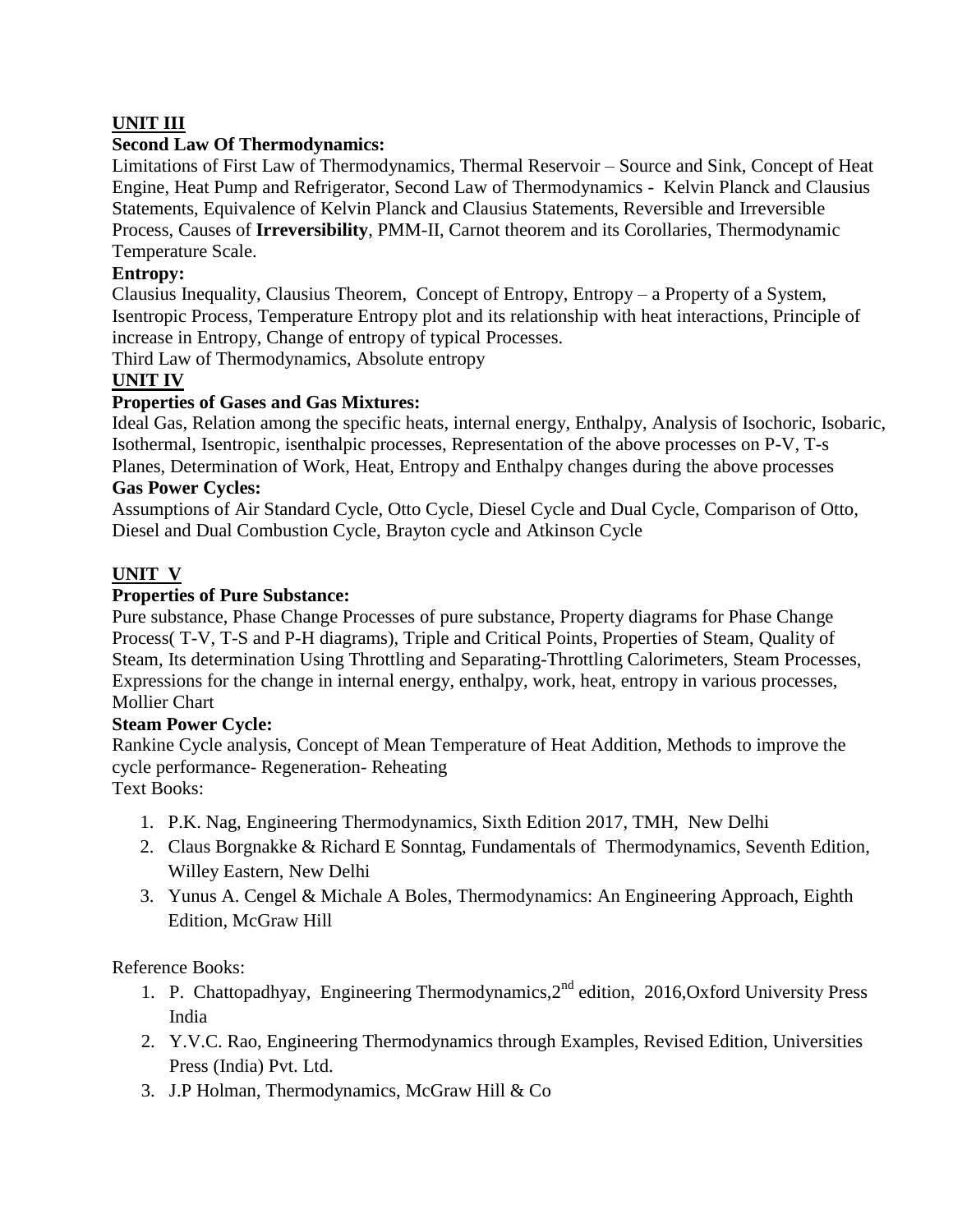| <b>Course Title</b>                                       |                                                                                                   |                                                                                                                                                                                                                                                                                                                                                                                                                                                                                                                                                                                    | <b>APPLIED THERMODYNAMICS</b> |                          |                |                | <b>B. Tech. ME IV Sem</b>                                 |                      |              |  |
|-----------------------------------------------------------|---------------------------------------------------------------------------------------------------|------------------------------------------------------------------------------------------------------------------------------------------------------------------------------------------------------------------------------------------------------------------------------------------------------------------------------------------------------------------------------------------------------------------------------------------------------------------------------------------------------------------------------------------------------------------------------------|-------------------------------|--------------------------|----------------|----------------|-----------------------------------------------------------|----------------------|--------------|--|
| <b>Course Code</b>                                        |                                                                                                   | Category                                                                                                                                                                                                                                                                                                                                                                                                                                                                                                                                                                           |                               | <b>Hours/Week</b>        |                | <b>Credits</b> |                                                           | <b>Maximum Marks</b> |              |  |
| 1803401                                                   |                                                                                                   | <b>PC</b>                                                                                                                                                                                                                                                                                                                                                                                                                                                                                                                                                                          | L                             | T                        | ${\bf P}$      | $\mathbf C$    | <b>Continuous</b><br><b>Internal</b><br><b>Assessment</b> | End<br><b>Exams</b>  | <b>Total</b> |  |
|                                                           |                                                                                                   |                                                                                                                                                                                                                                                                                                                                                                                                                                                                                                                                                                                    | 3                             | $\overline{\phantom{a}}$ | $\overline{0}$ | 3              | 30                                                        | 70                   | 100          |  |
|                                                           |                                                                                                   | <b>Mid Exam Duration: 2Hrs</b>                                                                                                                                                                                                                                                                                                                                                                                                                                                                                                                                                     |                               |                          |                |                | <b>End Exam Duration: 3Hrs</b>                            |                      |              |  |
| <b>Course Objectives:</b><br>$\bullet$<br>CO <sub>1</sub> |                                                                                                   | To develop the student's ability to apply the principles of thermodynamics to predict the<br>performance of the basic energy conversion systems like I.C Engines, air compressors, Boilers,<br>Steam Nozzles, Steam condensers and Steam Turbines<br>. To develop the student's ability to use the property tables and charts for the analysis of energy<br>conversion systems in the course of their operation<br>Course Outcomes: On successful completion of this course, the students will be able to<br>Understand the concept and working of I.C Engines, Steam Turbines and |                               |                          |                |                |                                                           |                      |              |  |
|                                                           |                                                                                                   | Steam condensers etc                                                                                                                                                                                                                                                                                                                                                                                                                                                                                                                                                               |                               |                          |                |                |                                                           |                      |              |  |
| CO <sub>2</sub>                                           | condensers.                                                                                       | Describe the operation of air compressors, Steam Generators, Steam Turbines and Steam                                                                                                                                                                                                                                                                                                                                                                                                                                                                                              |                               |                          |                |                |                                                           |                      |              |  |
| CO <sub>3</sub>                                           |                                                                                                   | Apply thermodynamics laws in engineering applications like IC Engines, Air Compressors,<br><b>Steam Nozzles etc</b>                                                                                                                                                                                                                                                                                                                                                                                                                                                                |                               |                          |                |                |                                                           |                      |              |  |
| CO <sub>4</sub><br><b>TINIT</b><br>$\mathbf{r}$           | Evaluate the performance of IC Engines, Air Compressors, Steam Nozzles and Steam<br>turbines etc. |                                                                                                                                                                                                                                                                                                                                                                                                                                                                                                                                                                                    |                               |                          |                |                |                                                           |                      |              |  |

**UNIT – I**

**I.C. ENGINES**: Definition of Heat Engine, I.C Engine Classification – Parts of I.C.Engines, Working of I.C. Engines, Two Stroke & Four Stroke I.C.Engines SI & CI Engines,

Valve and Port Timing Diagrams, Cooling & Lubrication Systems, Ignition

System-Battery Ignition System, Magneto Ignition system, Brake Power , Frictional Power , Indicated Power and Related efficiencies.

# **UNIT – II**

**Air Compressors** : Reciprocating Compressors- Effect of Clearance volume in Compressors, Volumetric Efficiency, Single Stage and Multi Stage Compressors, Effect of Inter cooling and Pressure Drop in Multi - Stage Compressors. Rotary Compressors- Working principles of Roots blower, Vane type Blower, Centrifugal Compressor - Axial Flow compressors **(**Problems Related to Reciprocating Compressors only)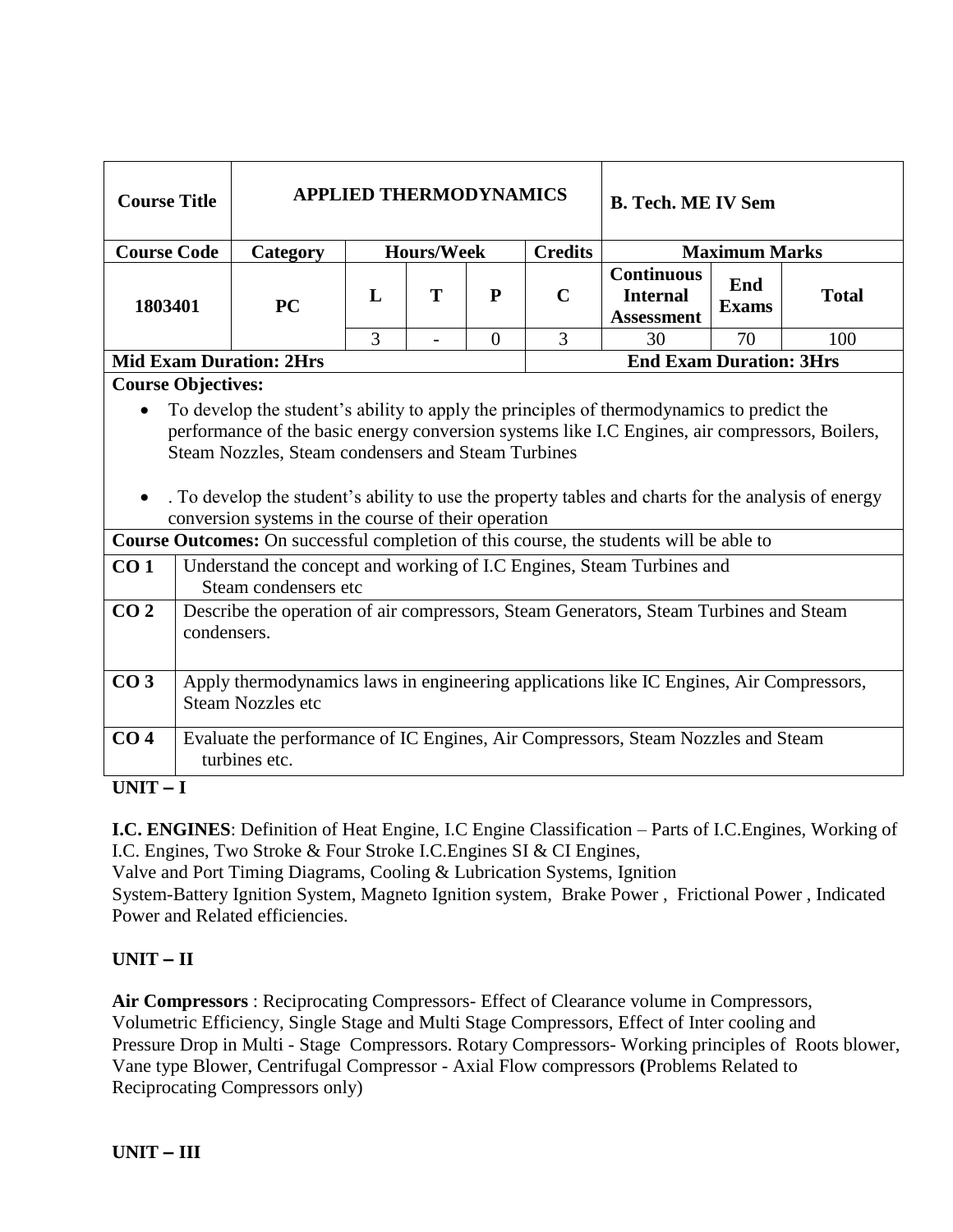**Boilers:** Classification based on Working principles & Pressures of operation –Low Pressure & High Pressure .Boilers – Mountings and Accessories – Boiler horse power, equivalent evaporation, efficiency and heat balance.

# **UNIT – IV**

**Steam Nozzles:** Function of nozzle – applications - types, Flow through nozzles, thermodynamic analysis – assumptions -velocity of nozzle at exit-Ideal and actual expansion in nozzle, velocity coefficient, condition for maximum discharge, critical pressure ratio. Super saturated flow, its effects

**Steam Condensers:** Requirements of steam condensing plant, rare fraction – Classification of condensers – working principle of different types – vacuum efficiency and condenser efficiency – air leakage, sources and its effects.

## **UNIT – V**

## **Steam Turbines**

**Impulse turbine**; Mechanical details – Velocity diagram – effect of friction – power developed, axial thrust, blade or diagram efficiency – condition for maximum efficiency, De-Laval Turbine - its features. -Velocity compounding and pressure compounding, governing of turbine

**Reaction Turbine:** Mechanical details – principle of operation, degree of reaction –velocity diagram – Parson's reaction turbine – condition for maximum efficiency, governing of turbines.

#### **TEXT BOOKS:**

1. V. Ganesan, Internal Combustion Engines - TMH, 4th Edition

- 2. P.K. Nag , Basic and Applied Thermodynamics, TMH
- 3. R.Yadav , Thermodynamics and Heat Engines, Central Book Depot

#### **REFERENCES:**

- 1. M.L.Mathur & Mehta, Jain bros,Thermal Engineering-
- 2. Mathur& Sharma ,IC Engines –– DhanpathRai& Sons, 2010
- 3. Heywood , I.C. Engines fundamentals, McGrawHill, ,2011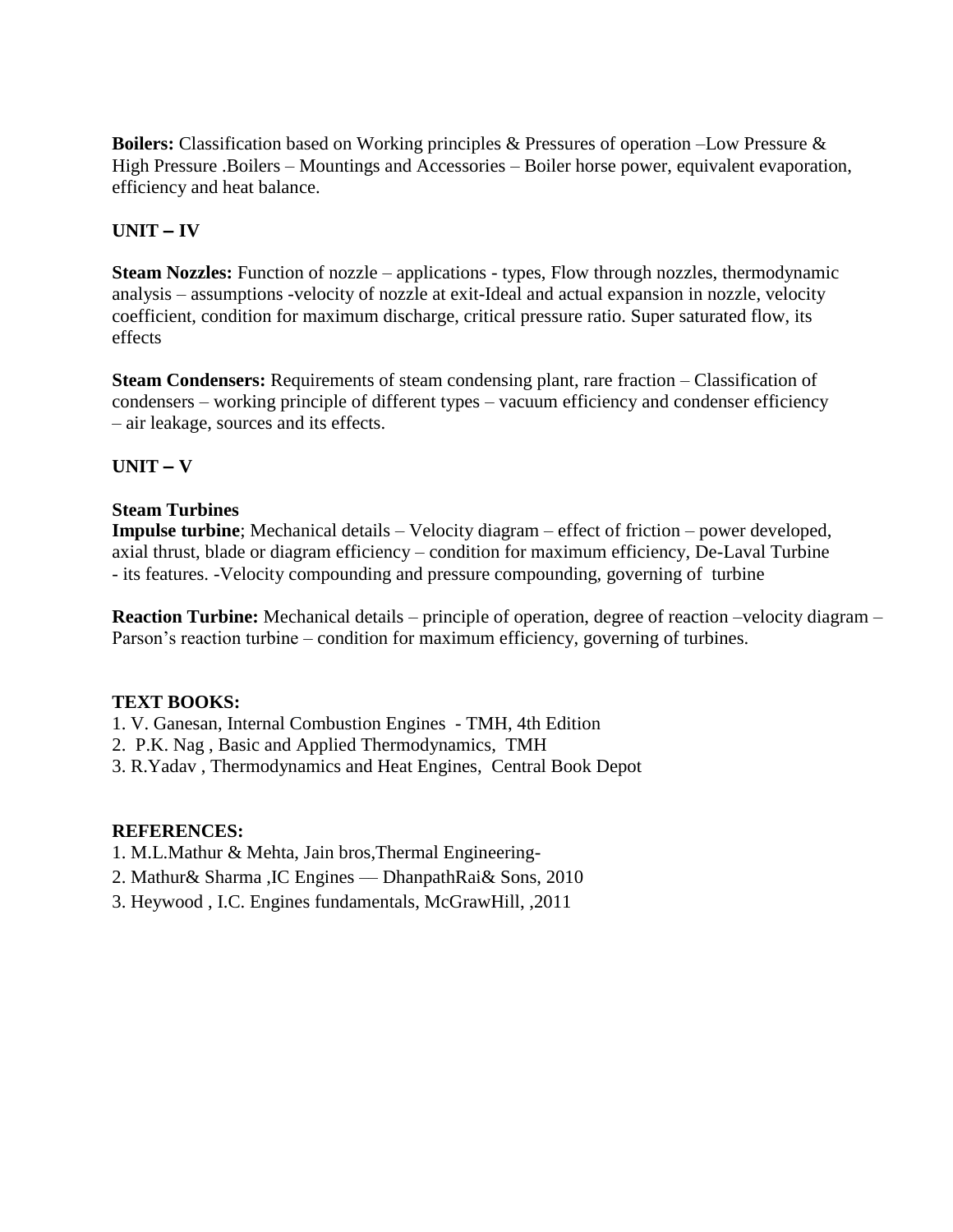| <b>Course Title</b>                 |                                                                                                                                                                                                                                                                                                                                                                                                                                                                 |                                                                                                            | <b>FLUID MECHANICS</b> |                   |                |                | <b>B. Tech. ME IVSem</b>                                                                         |                      |     |  |  |  |  |  |
|-------------------------------------|-----------------------------------------------------------------------------------------------------------------------------------------------------------------------------------------------------------------------------------------------------------------------------------------------------------------------------------------------------------------------------------------------------------------------------------------------------------------|------------------------------------------------------------------------------------------------------------|------------------------|-------------------|----------------|----------------|--------------------------------------------------------------------------------------------------|----------------------|-----|--|--|--|--|--|
| <b>Course Code</b>                  |                                                                                                                                                                                                                                                                                                                                                                                                                                                                 | Category                                                                                                   |                        | <b>Hours/Week</b> |                | <b>Credits</b> |                                                                                                  | <b>Maximum Marks</b> |     |  |  |  |  |  |
| 1803402                             |                                                                                                                                                                                                                                                                                                                                                                                                                                                                 | <b>PC</b>                                                                                                  | L                      | T                 | P              | $\mathbf C$    | <b>Continuous</b><br>End<br><b>Total</b><br><b>Internal</b><br><b>Exams</b><br><b>Assessment</b> |                      |     |  |  |  |  |  |
|                                     |                                                                                                                                                                                                                                                                                                                                                                                                                                                                 |                                                                                                            | 3                      | $\overline{a}$    | $\overline{0}$ | 3              | 30                                                                                               | 70                   | 100 |  |  |  |  |  |
|                                     |                                                                                                                                                                                                                                                                                                                                                                                                                                                                 | <b>Mid Exam Duration: 2Hrs</b>                                                                             |                        |                   |                |                | <b>End Exam Duration: 3Hrs</b>                                                                   |                      |     |  |  |  |  |  |
| <b>Course Objectives:</b>           |                                                                                                                                                                                                                                                                                                                                                                                                                                                                 |                                                                                                            |                        |                   |                |                |                                                                                                  |                      |     |  |  |  |  |  |
| $\bullet$<br>$\bullet$<br>$\bullet$ | applications of Aerodynamics, Hydraulics etc.<br>To give fundamental knowledge of fluid, its properties and behavior under various<br>conditions of internal and external flows.<br>To develop understanding about hydrostatic law, principle of buoyancy and stability of a<br>floating body and application of mass, momentum and energy equation in fluid flow.<br>To inculcate the importance of fluid flow measurement and its applications in Industries. |                                                                                                            |                        |                   |                |                |                                                                                                  |                      |     |  |  |  |  |  |
|                                     |                                                                                                                                                                                                                                                                                                                                                                                                                                                                 | Course Outcomes: On successful completion of this course, the students will be able to                     |                        |                   |                |                |                                                                                                  |                      |     |  |  |  |  |  |
| CO <sub>1</sub>                     |                                                                                                                                                                                                                                                                                                                                                                                                                                                                 | Employ the basic knowledge of fluid properties.                                                            |                        |                   |                |                |                                                                                                  |                      |     |  |  |  |  |  |
| CO <sub>2</sub>                     |                                                                                                                                                                                                                                                                                                                                                                                                                                                                 | Analyze Hydraulic machines by developing mathematical models to study<br>characteristics of various flows. |                        |                   |                |                |                                                                                                  |                      |     |  |  |  |  |  |
| CO <sub>3</sub>                     |                                                                                                                                                                                                                                                                                                                                                                                                                                                                 | understand the mathematical techniques of practical flow problems.                                         |                        |                   |                |                |                                                                                                  |                      |     |  |  |  |  |  |
| CO <sub>4</sub><br><b>TINITT T</b>  |                                                                                                                                                                                                                                                                                                                                                                                                                                                                 | Understand the boundary layer theory and forces on submerged bodies                                        |                        |                   |                |                |                                                                                                  |                      |     |  |  |  |  |  |

**UNIT I** 

FLUID STATICS: Dimensions and units, physical properties of fluids –mass density, specific weight, specific gravity, viscosity, surface tension, vapor pressure, compressibility, elasticity and their influence on fluid motion – atmospheric, gauge and vacuum pressure, measurement of pressure – piezometer, Utube and differential manometers

# **UNIT II**

FLUID KINEMATICS: Introduction – velocity and acceleration - Stream line, path line and streak line - stream tube - classification of flows – equation of continuity for one dimensional flow and three dimensional flow – circulation and vorticity – velocity potential and stream function –flow net.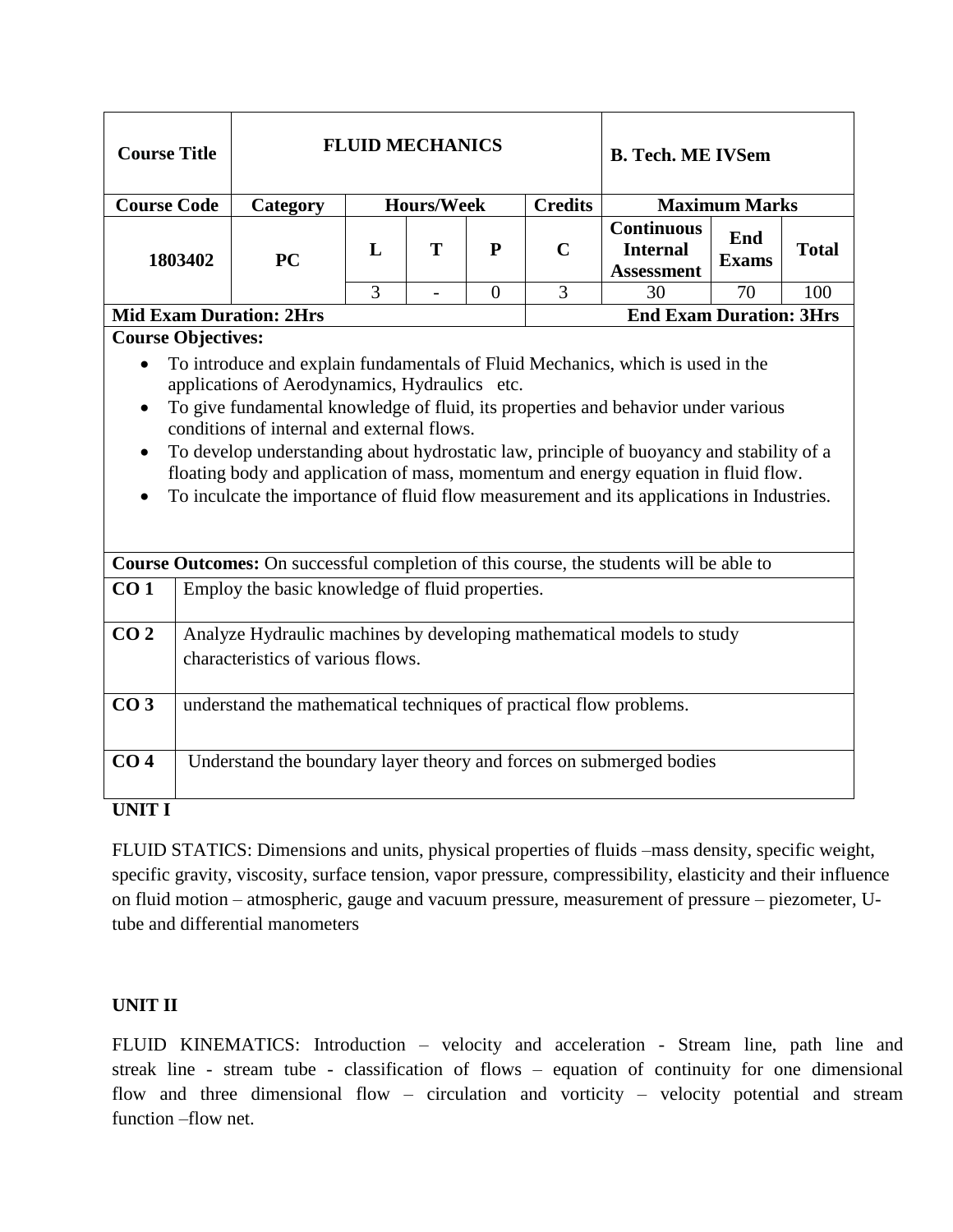FLUID DYNAMICS: Surface and body forces – Euler's and Bernoulli's equations for flow along a stream line, momentum equation and its application on force on pipe bend.

# **UNIT III**

PIPE FLOW: Reynold's experiment – types of flow - Darcy Weisbach equation – Hagen Poiseuille equation Minor losses in pipes – pipes in series and pipes in parallel – total energy line hydraulic gradient line

MEASUREMENT OF FLOW: Velocity measurement - Pitot tube, venturi meter, and orifice meter, Flow nozzle, Turbine flow meter

# **UNIT IV**

Boundary Layer Theory: Boundary gap layer – definition – growth over a flat plate – boundary layer thickness – nominal, displacement, momentum and energy thickness – laminar sub layer – Momentum integral equation of boundary layer - separation of boundary layer- methods of controlling the boundary layer

# **UNIT V**

FORCES ON SUBMERGED BODIES: Introduction – types of drag – drag on a sphere – drag on a cylinder – drag on flat plate – drag on airfoil – effect of compressibility on drag – development of lift on circular cylinder – Magnus effect – lift on an airfoil.

# **Text Books:**

1. Modi and Seth, Hydraulics, fluid mechanics including hydraulic machines, Standard Publishers

2.D. S. Kumar, Fluid Mechanics and Fluid Power Engineering, Kotaria& Sons, 7th Edition, 2012

3. R.K. Bansal ,Fluid Mechanics and hydraulic Machines , Laxmi Publications,2018 **Reference Books:**

- 1. R.K. Rajput, Fluid Mechanics and Hydraulic Machines, S.Chand,6th Edition,2013
- 2. D. Rama Durgaiah, Fluid Mechanics and Machinery ,New Age International, 1st Edition
- 3. Banga& Sharma , Hydraulic Machines , Khanna Publishers, 7th Edition,2007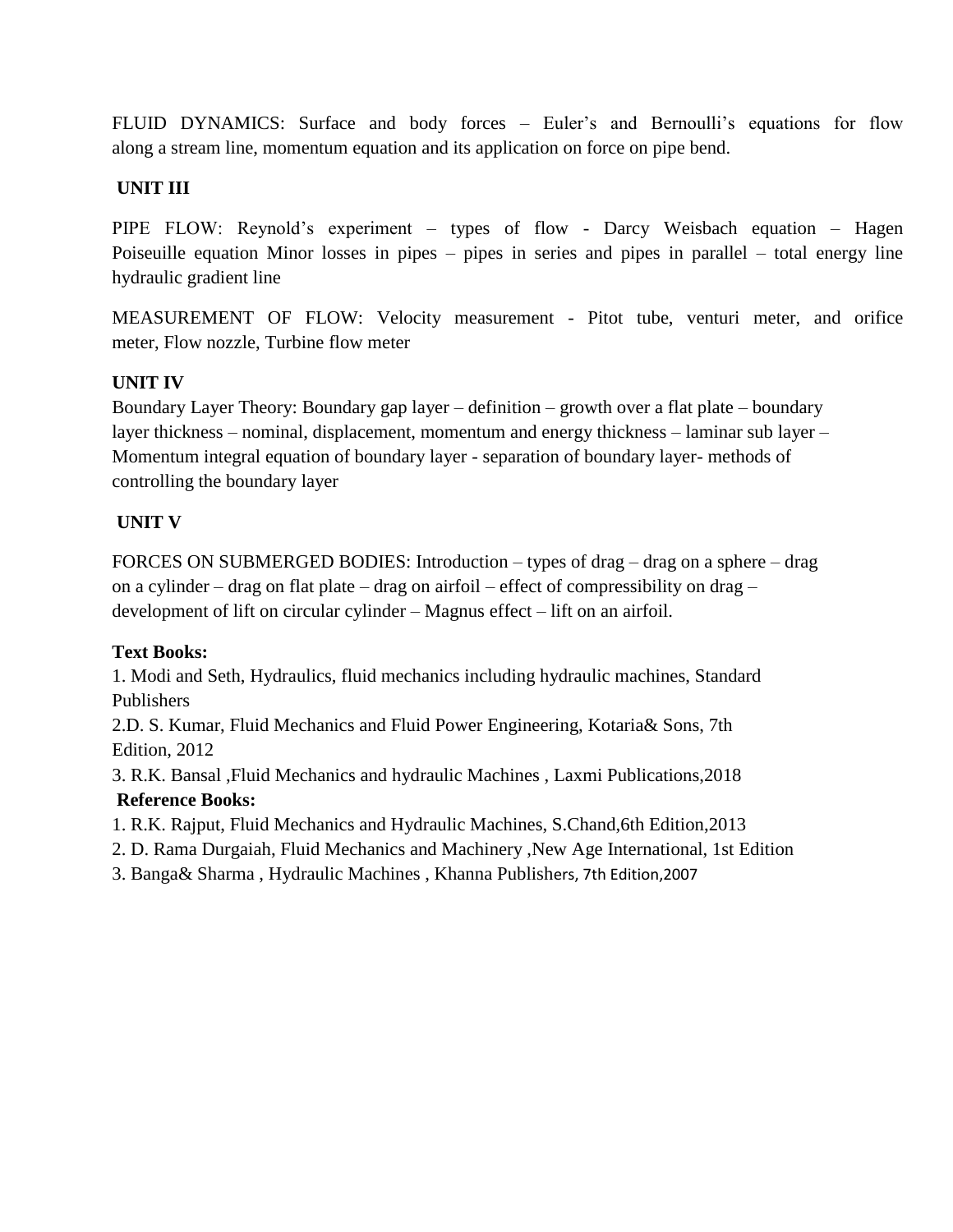| <b>Course Title</b> |                                                                                   | <b>KINEMATICS OF MACHINERY</b>                                                         |                                     |   |                | <b>B. Tech. ME IV Sem</b> |                                                           |                     |              |  |  |  |
|---------------------|-----------------------------------------------------------------------------------|----------------------------------------------------------------------------------------|-------------------------------------|---|----------------|---------------------------|-----------------------------------------------------------|---------------------|--------------|--|--|--|
| <b>Course Code</b>  |                                                                                   | Category                                                                               | <b>Credits</b><br><b>Hours/Week</b> |   |                |                           | <b>Maximum Marks</b>                                      |                     |              |  |  |  |
| 1803403             |                                                                                   | PC                                                                                     | $\mathbf{L}$                        | T | P              | $\mathbf C$               | <b>Continuous</b><br><b>Internal</b><br><b>Assessment</b> | End<br><b>Exams</b> | <b>Total</b> |  |  |  |
|                     |                                                                                   |                                                                                        | 3                                   |   | $\overline{0}$ | 3                         | 30                                                        | 70                  | 100          |  |  |  |
|                     |                                                                                   | <b>Mid Exam Duration: 2Hrs</b>                                                         |                                     |   |                |                           | <b>End Exam Duration: 3Hrs</b>                            |                     |              |  |  |  |
|                     | <b>Course Objectives:</b>                                                         |                                                                                        |                                     |   |                |                           |                                                           |                     |              |  |  |  |
|                     |                                                                                   | To understand the terms, types, and design related to mechanisms.                      |                                     |   |                |                           |                                                           |                     |              |  |  |  |
| $\bullet$           |                                                                                   | To perform kinematic analysis on various mechanisms.                                   |                                     |   |                |                           |                                                           |                     |              |  |  |  |
|                     |                                                                                   |                                                                                        |                                     |   |                |                           |                                                           |                     |              |  |  |  |
| $\bullet$           |                                                                                   | To draw the cam profile to study about types of cams and cam terminologies.            |                                     |   |                |                           |                                                           |                     |              |  |  |  |
| $\bullet$           |                                                                                   | To know kinematics of gears.                                                           |                                     |   |                |                           |                                                           |                     |              |  |  |  |
|                     |                                                                                   | Course Outcomes: On successful completion of this course, the students will be able to |                                     |   |                |                           |                                                           |                     |              |  |  |  |
| CO <sub>1</sub>     |                                                                                   | Design a suitable mechanism depending on application                                   |                                     |   |                |                           |                                                           |                     |              |  |  |  |
|                     |                                                                                   |                                                                                        |                                     |   |                |                           |                                                           |                     |              |  |  |  |
| CO <sub>2</sub>     |                                                                                   | understand the working principles of common mechanisms                                 |                                     |   |                |                           |                                                           |                     |              |  |  |  |
|                     |                                                                                   |                                                                                        |                                     |   |                |                           |                                                           |                     |              |  |  |  |
| CO <sub>3</sub>     | Analyze mechanism for finding its displacement, velocity, acceleration,           |                                                                                        |                                     |   |                |                           |                                                           |                     |              |  |  |  |
| CO <sub>4</sub>     | understand different types of motions and various configurations of followers, by |                                                                                        |                                     |   |                |                           |                                                           |                     |              |  |  |  |
|                     | drawing                                                                           |                                                                                        |                                     |   |                |                           |                                                           |                     |              |  |  |  |
|                     |                                                                                   |                                                                                        |                                     |   |                |                           |                                                           |                     |              |  |  |  |

#### **UNIT – I**

## **MECHANISMS AND MACHINES:**

Elements or Links – Classification – Rigid Link, flexible and fluid link. Types of kinematic pairs -sliding, turning, rolling, screw and spherical pairs , lower and higher pairs , closed and open pairs .Constrained motion – completely, partially or successfully constrained and incompletely constrained. Mechanisms and machines: classification of mechanisms and machines, kinematic chain, inversion of Mechanisms: inversions of quadric cycle chain, single and double slider crank chain. Mobility of mechanisms

## **UNIT II**

#### **STRAIGHT LINE MOTION MECHANISMS**:

Exact and approximate, copiers and generated types –Peaucellier, Hart and Scott Russel – Grasshopper, Watt, Tchebicheff and Robert Mechanisms. Pantograph

**STEERING MECHANISMS:** Conditions for correct steering – Davis Steering gear, Ackermanns steering gear.

## **UNIT III**

#### **KINEMATICS**:

Velocity and Acceleration Diagrams- Velocity and acceleration – Motion of link in machine – Determination of Velocity and acceleration – Graphical method – Application of relative velocity method – Slider crank mechanism, four bar mechanism. Acceleration diagrams for simple mechanisms, Coriolis acceleration, and determination of Coriolis component of acceleration. Kleins construction. Analysis of slider crank mechanism for displacement, velocity and acceleration of slider using analytical method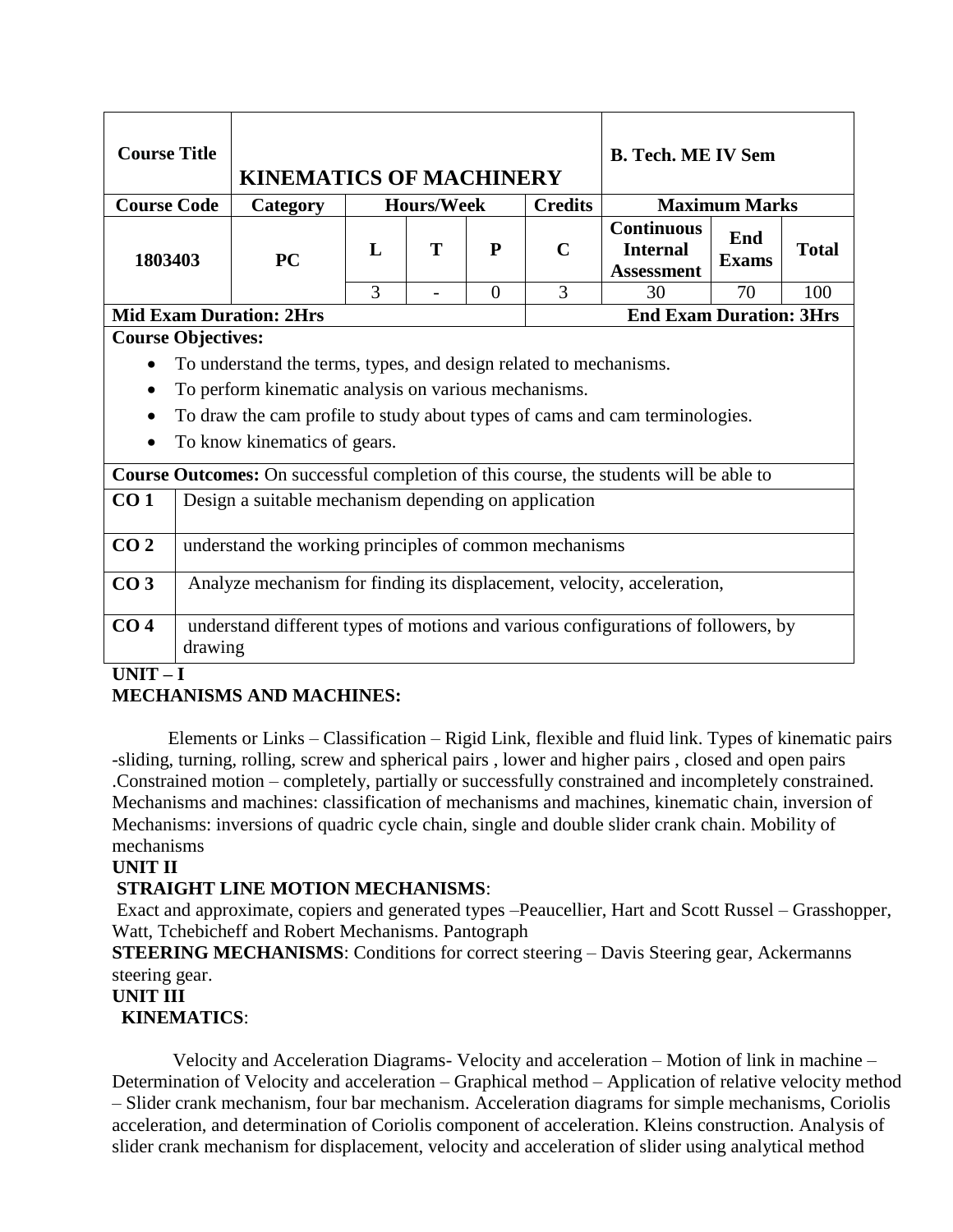**INSTANTANEOUS CENTRE METHOD:** Instantaneous centre of rotation, three centres in-line theorem – locating instantaneous centres for simple mechanisms and determination of angular velocity of points and links.

# **UNIT IV CAMS**:

Definitions of cam and follower – uses – Types of followers and cams – Terminology. Types of follower motion - Uniform velocity – Simple harmonic motion and uniform acceleration. Maximum velocity and maximum acceleration during outward and return strokes and Drawing of cam profiles .

## **UNIT V GEARS**:

Higher pairs, friction wheels and toothed gears types, law of gearing, condition for constant velocity ratio for transmission of motion, Forms of tooth: cycloidal and involute profiles, Velocity of sliding, phenomena of interference.

**GEAR TRAINS:** Introduction – Types – Simple – compound and reverted gear trains – Epicyclic gear train. Methods of finding train value or velocity ratio of Epicyclic gear trains. Selection of gear box - Differential gear for an automobile

# **TEXT BOOKS:**

- 1. S.S. Rattan, Theory of Machines, Tata McGraw Hill Publishers,  $4<sup>th</sup>$  Edition, 2015.
- 2. Thomas Bevan, Theory of Machines, Pearson (P) 3rd Edition, 2012
- 3. J.J Uicker, G.R.Pennock & J.E. Shigley, Theory of machines and Mechanisms Oxford publishers.4<sup>th</sup> Edition, 2015

# **REFERENCE BOOKS:**

- 1. R.L Norton , Kinematics and dynamics of machinery, Tata McGraw Hill Publishers,2012
- 2. Sadhu Singh ,Theory of Machines by Pearson (P).
- 3. A.Ghosh & A.K.Malik ,Theory of Mechanisms and machines East West Press Pvt. Ltd.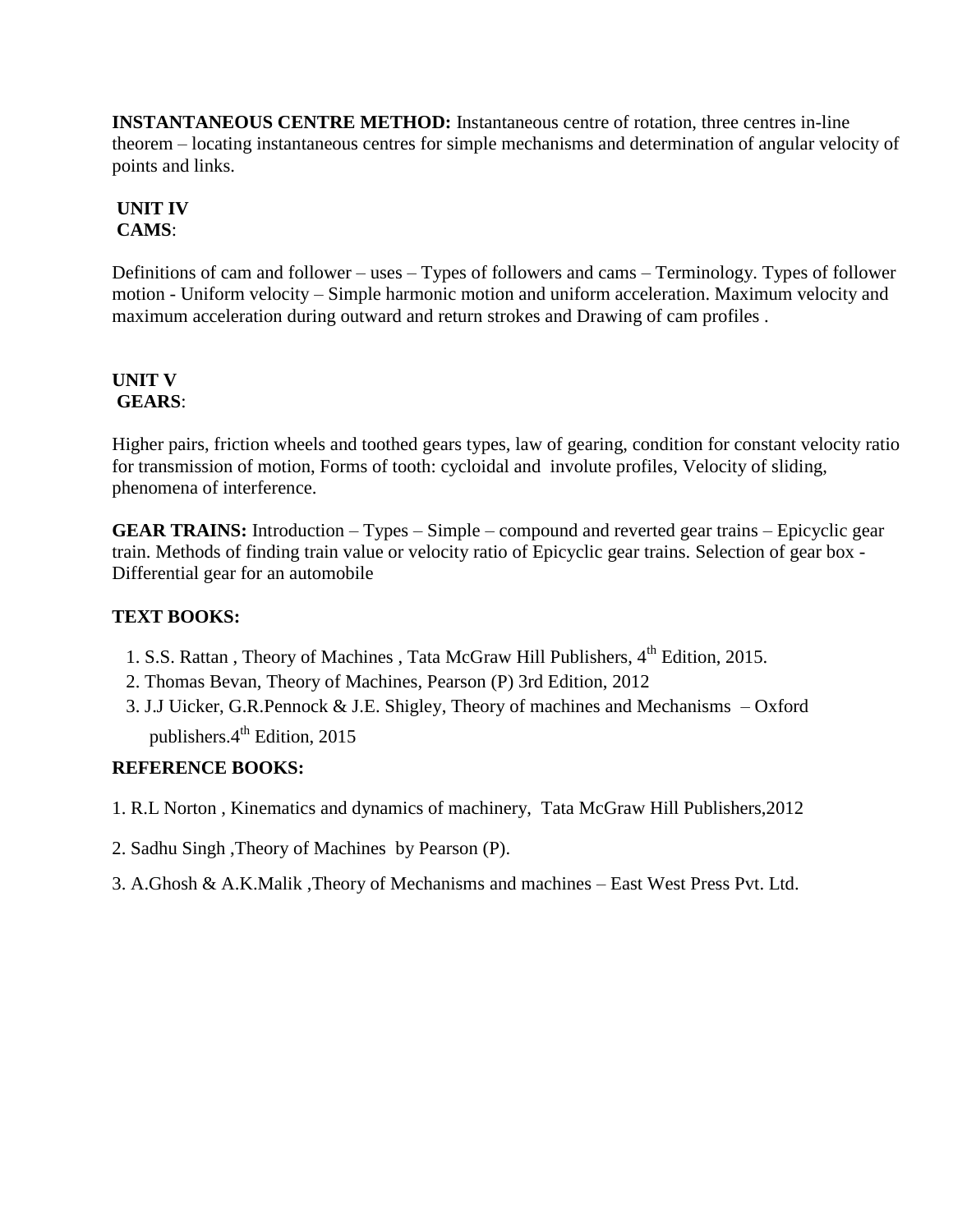| <b>Course Title</b>       |                                                                       | <b>Basics of Electronics Engineering</b>                                                      |   |              | <b>B. Tech. ME IV Sem</b> |                      |                                                           |              |              |
|---------------------------|-----------------------------------------------------------------------|-----------------------------------------------------------------------------------------------|---|--------------|---------------------------|----------------------|-----------------------------------------------------------|--------------|--------------|
|                           | <b>Credits</b><br><b>Course Code</b><br><b>Hours/Week</b><br>Category |                                                                                               |   |              |                           | <b>Maximum Marks</b> |                                                           |              |              |
| 1814404                   |                                                                       | <b>PC</b>                                                                                     | L | T            | P                         | $\mathbf C$          | <b>Continuous</b><br><b>Internal</b><br><b>Assessment</b> | End<br>Exams | <b>Total</b> |
|                           |                                                                       |                                                                                               | 3 | $\mathbf{1}$ | $\Omega$                  | 3                    | 30                                                        | 70           | 100          |
|                           |                                                                       | <b>Mid Exam Duration: 2Hrs</b>                                                                |   |              |                           |                      | <b>End Exam Duration: 3Hrs</b>                            |              |              |
| <b>Course Objectives:</b> |                                                                       |                                                                                               |   |              |                           |                      |                                                           |              |              |
|                           | ٠                                                                     | To learn the working of various Diodes and its circuits.                                      |   |              |                           |                      |                                                           |              |              |
|                           | $\bullet$                                                             | To teach Transistors and its applications.                                                    |   |              |                           |                      |                                                           |              |              |
|                           | $\bullet$                                                             | To know the working and applications of CRO                                                   |   |              |                           |                      |                                                           |              |              |
|                           |                                                                       | <b>Course Outcomes:</b> On successful completion of this course, the students will be able to |   |              |                           |                      |                                                           |              |              |
| CO <sub>1</sub>           | CO1: Understand the functionalities of the diodes.                    |                                                                                               |   |              |                           |                      |                                                           |              |              |
| CO <sub>2</sub>           | CO2: Analyze the performance of rectifiers.                           |                                                                                               |   |              |                           |                      |                                                           |              |              |
| CO <sub>3</sub>           | CO3: Use the transistors in various applications.                     |                                                                                               |   |              |                           |                      |                                                           |              |              |
| CO <sub>4</sub>           |                                                                       | CO4: Understand the working of voltmeters and CROs.                                           |   |              |                           |                      |                                                           |              |              |

**UNIT-I**

**DIODE AND ITS CHARACTERISTICS:** PN Junction diode, Symbol, V-I characteristics, Diode Applications, Rectifiers-Half Wave, Full Wave and Bridge Rectifiers, Zener diode, photo diode, LED.

# **UNIT-II**

**BJT:** Bipolar Junction Transistor (BJT) – Types of Transistors, Operation of NPN and PNP Transistors, Input- Output Characteristics of BJT- CB, CE and CC Configurations, Relation between  $I_c$ ,  $I_B$  and  $I_E$ . Transistor Biasing- Fixed Bias, Voltage Divider Bias, Transistor Applications-Transistor as an Amplifier, Transistor as a Switch, Single Stage CE Amplifier, Frequency Response of CE Amplifier.

## **UNIT-III**

**Junction Field Effect Transistor:** Theory and Operation of JFET, Output Characteristics, Transfer Characteristics, Configurations of JFET- CD, CS and CG Configurations, JFET Applications- JFET as an Amplifier, JFET as a Switch, Comparison of BJT and JFET.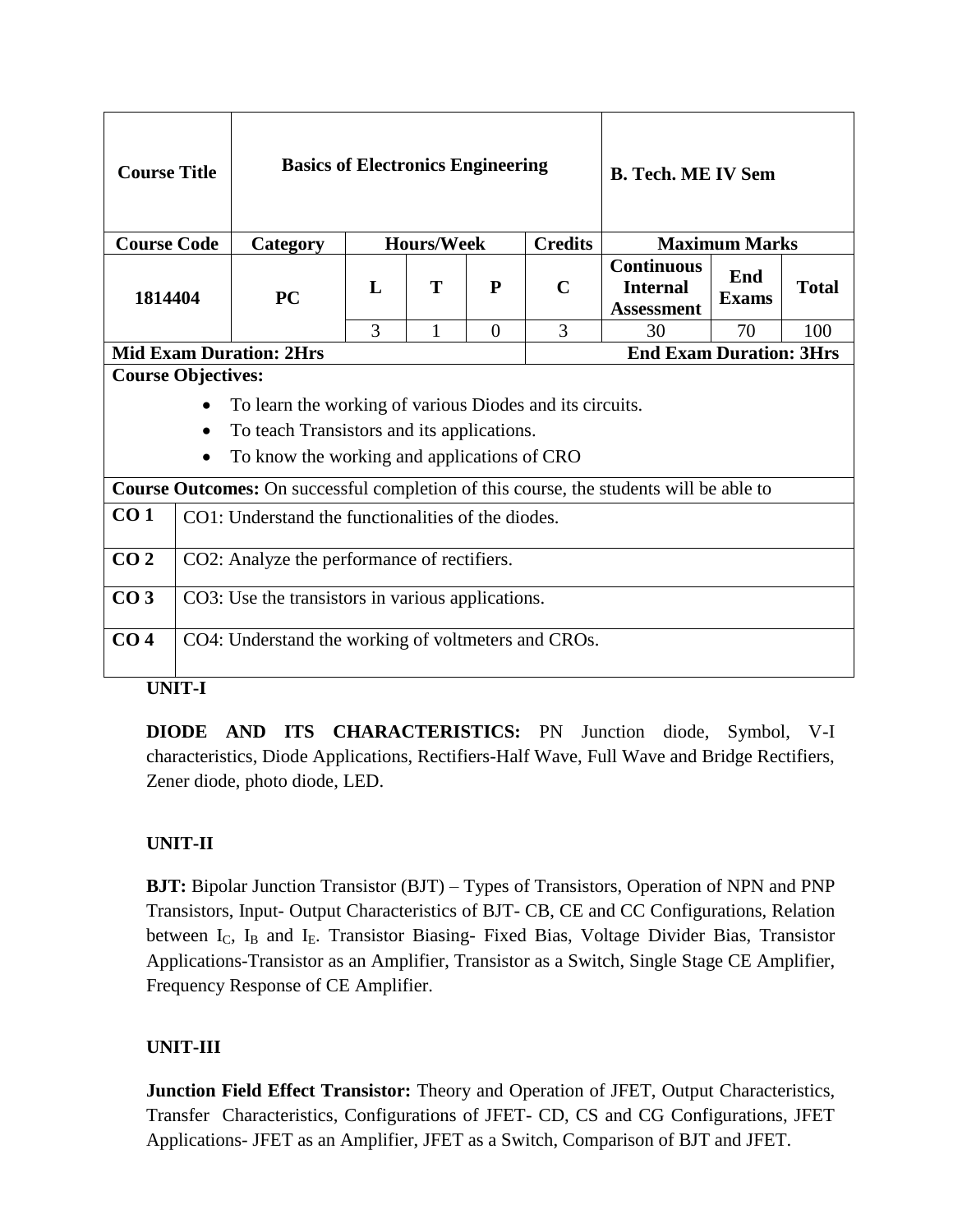## **UNIT-IV**

**Oscillators:** Concepts of Feedback Amplifier, Necessary conditions for Oscillators, RC phase shift Oscillator, Colpitts Oscillator, Hartley Oscillator and Crystal Oscillator.

# **UNIT-V**

**ELECTRONIC INSTRUMENTATION:** Electronic Multi meter and Digital Voltmeter, Integrating Volt meter, Successive approximation DVM, Principles of CRT (Cathode Ray Tube), Deflection Sensitivity, Electrostatic and Magnetic Deflection, Applications of CRO -Voltage, Current and Frequency Measurements

## **TEXT BOOKS:**

1. R.L.Boylestad and Louis Nashelsky, "Electronic devices and circuits", 9th Edition, 2006, PHI.

2. S.Salivahanan – "Electronic Devices and Circuits" – TMH

3.Modern Electronic Instrumentation and Measurement Techniques – A.D. Helfrick and W.D. Cooper, PHI, 5th Edition, 2002.

## REFERENCE BOOKS:

- Millman"s Electronic Devices and Circuits-J.Millman and C.C.Halkias, Satyabratajit, 2nd Edition, 1998, TMH.
- Electronic Devices and Circuits-K.Lal Kishore, 2nd Edition, 2005, BSP. 3 .G.K.Mittal, "Industrial Electronics".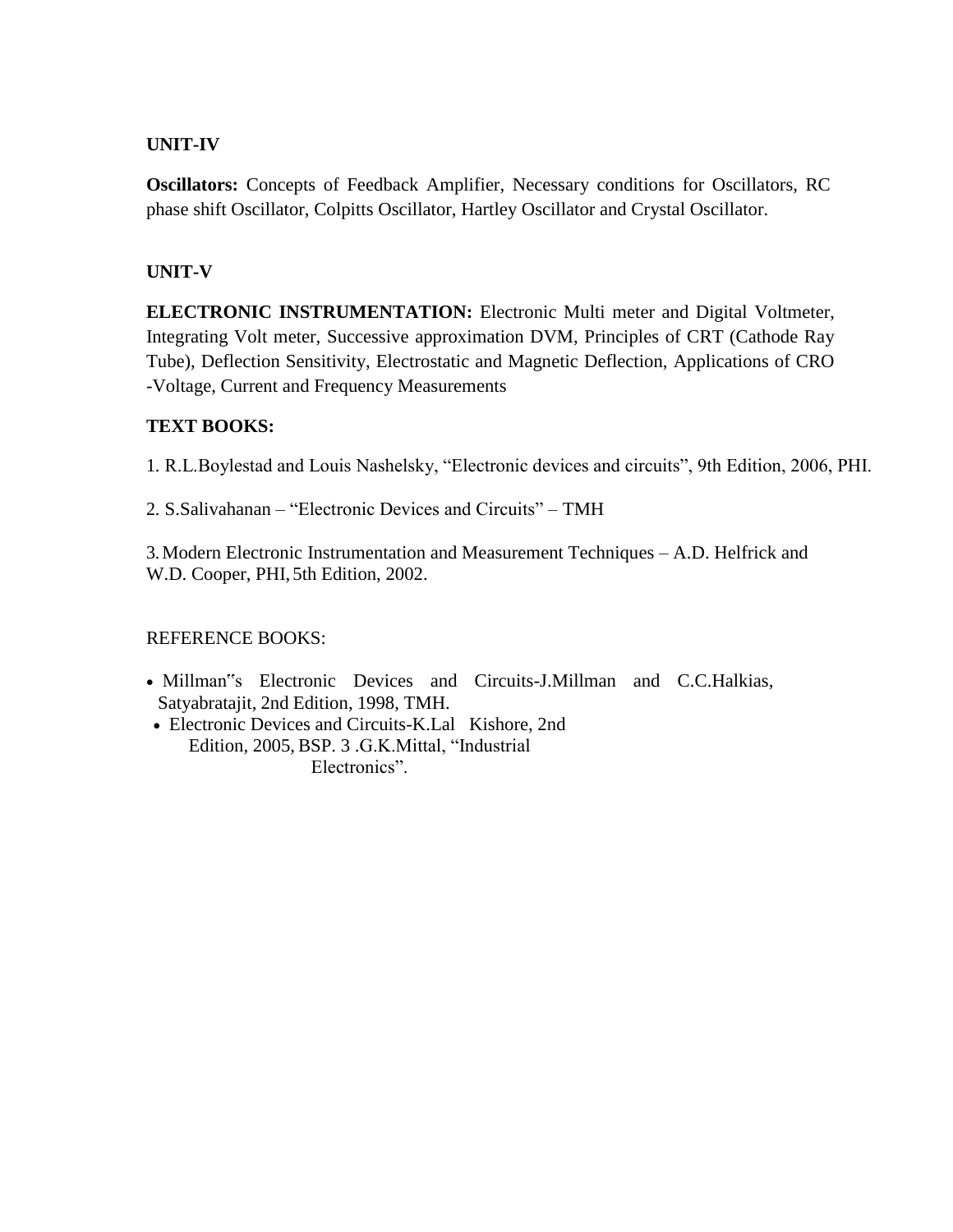| <b>Course Title</b>                                                                                                                                                                                                                                                                                                                                                                                                               |                                                                                                                                                                                                                                                                         |                                | <b>INSTRUMENTATION AND</b><br><b>CONTROL SYSTEMS</b> | <b>B. Tech. ME IV Sem</b> |          |                |                                                           |                      |              |
|-----------------------------------------------------------------------------------------------------------------------------------------------------------------------------------------------------------------------------------------------------------------------------------------------------------------------------------------------------------------------------------------------------------------------------------|-------------------------------------------------------------------------------------------------------------------------------------------------------------------------------------------------------------------------------------------------------------------------|--------------------------------|------------------------------------------------------|---------------------------|----------|----------------|-----------------------------------------------------------|----------------------|--------------|
| <b>Course Code</b>                                                                                                                                                                                                                                                                                                                                                                                                                |                                                                                                                                                                                                                                                                         | Category                       | <b>Hours/Week</b>                                    |                           |          | <b>Credits</b> |                                                           | <b>Maximum Marks</b> |              |
| 1803405                                                                                                                                                                                                                                                                                                                                                                                                                           |                                                                                                                                                                                                                                                                         | <b>PC</b>                      | L                                                    | T                         | P        | $\mathbf C$    | <b>Continuous</b><br><b>Internal</b><br><b>Assessment</b> | End<br><b>Exams</b>  | <b>Total</b> |
|                                                                                                                                                                                                                                                                                                                                                                                                                                   |                                                                                                                                                                                                                                                                         |                                | 3                                                    |                           | $\Omega$ | 3              | 30                                                        | 70                   | 100          |
|                                                                                                                                                                                                                                                                                                                                                                                                                                   |                                                                                                                                                                                                                                                                         | <b>Mid Exam Duration: 2Hrs</b> |                                                      |                           |          |                | <b>End Exam Duration: 3Hrs</b>                            |                      |              |
| <b>Course Objectives:</b><br>To enable the students to understand the fundamentals of instrumentation and control<br>available for monitoring/measuring in domestic / industrial applications.<br>To learn fundamentals of various types of Transducers.<br>To acquire basic understanding of principle & working of Transducers<br><b>Course Outcomes:</b> On successful completion of this course, the students will be able to |                                                                                                                                                                                                                                                                         |                                |                                                      |                           |          |                |                                                           |                      |              |
| CO <sub>2</sub>                                                                                                                                                                                                                                                                                                                                                                                                                   | CO <sub>1</sub><br>select appropriate device for the measurement of parameters like temperature, pressure,<br>speed, stress, humidity, flow velocity etc., and justify its use through characteristics and<br>Analyze the fundamentals of various types of Transducers. |                                |                                                      |                           |          |                |                                                           |                      |              |
| CO <sub>3</sub><br>CO <sub>4</sub>                                                                                                                                                                                                                                                                                                                                                                                                | various principles & working of Transducers<br>Implement<br>understand the methods to analyze the stability of systems from transfer function forms.                                                                                                                    |                                |                                                      |                           |          |                |                                                           |                      |              |
| <b>UNIT-I</b>                                                                                                                                                                                                                                                                                                                                                                                                                     |                                                                                                                                                                                                                                                                         |                                |                                                      |                           |          |                |                                                           |                      |              |

# **INTRODUCTION**

Definition - Basic principles of measurement - Measurement systems, generalized configuration and functional descriptions of measuring instruments - examples. Dynamic performance characteristics sources of error, Classification and elimination of error.

# **UNIT-II**

# **MEASUREMENT OF DISPLACEMENT:**

Theory and construction of various transducers to measure displacement - Piezo electric, Inductive, capacitance, resistance, calibration procedures

**MEASUREMENT OF TEMPERATURE**: Classification - Ranges - Various Principles of measurement - Expansion, Electrical Resistance - Thermistor - Thermocouple - Pyrometers - Temperature Indicators.

**MEASUREMENT OF PRESSURE**: Units - classification - different principles usedManometers, Piston, Bourdon pressure gauges, Bellows - Diaphragm gauges. Low pressure measurement - Mcleod pressure gauge

**UNIT -III MEASUREMENT OF LEVEL**: Direct method - Indirect methods - capacitative, ultrasonic, magnetic, cryogenic fuel level indicators - Bubler level indicators. FLOW MEASUREMENT: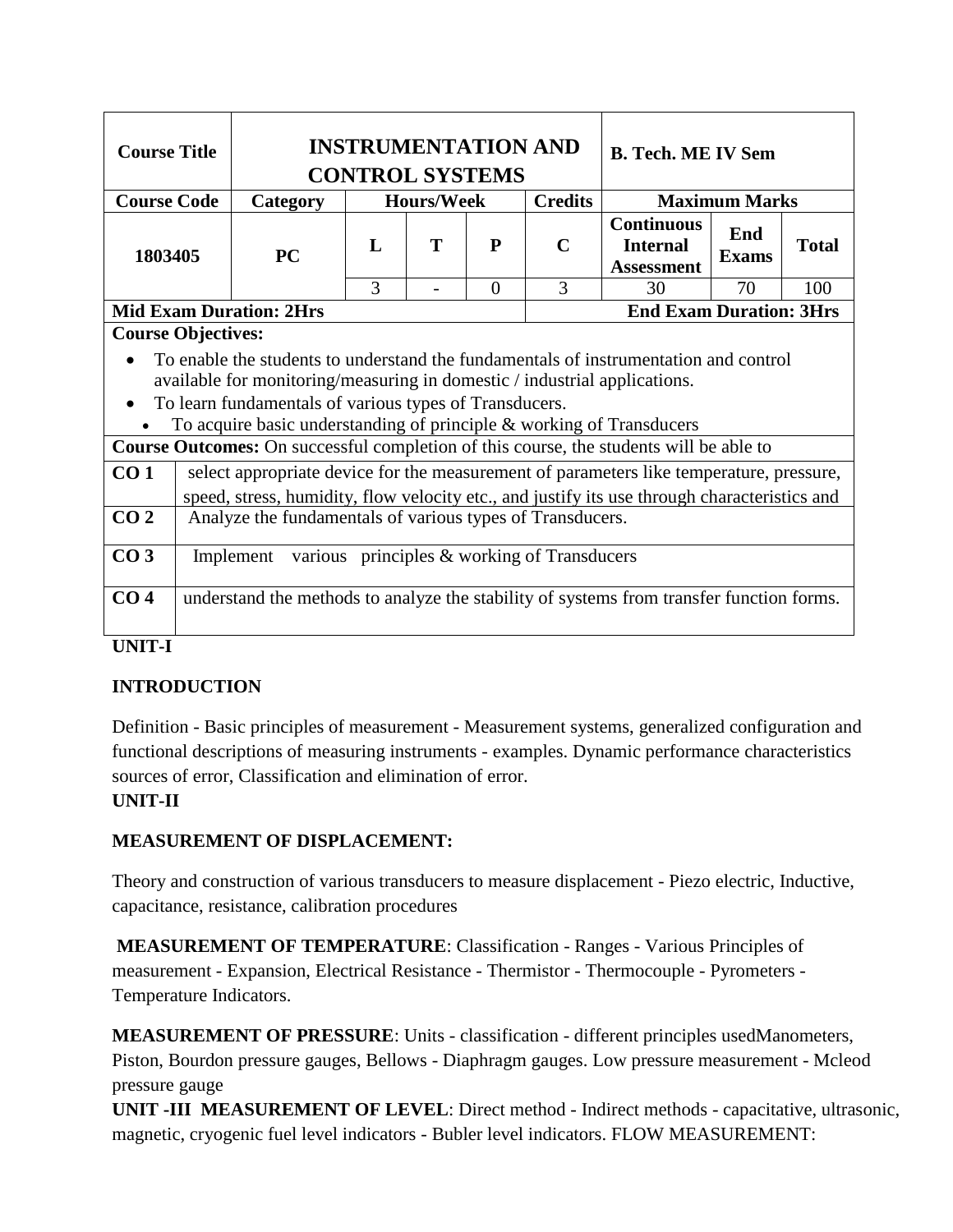Rotameter, magnetic, Ultrasonic, Turbine flow meter, Hot - wire anemometer Laser Doppler Anemometer (LDA).

**MEASUREMENT OF SPEED:** Mechanical Tachometers - Electrical tachometers - Stroboscope, Noncontact type of tachometer. Measurement of Acceleration and Vibration: Different simple instruments - Principles of Seismic instruments - Vibrometer and accelerometer.

# **UNIT -IV**

**MEASUREMENT OF STRESS & STRAIN**: Various types - electrical strain gauge – gauge factor method of usage of resistance strain gauge for bending, compressive and tensile strains - usage for measuring torque.

# **UNIT - V**

**MEASUREMENT OF HUMIDITY** - Moisture content in the gases, sling psychrometer, Absorption psychrometer, Dew point meter

**MEASUREMENT OF FORCE, TORQUE AND POWER**- Elastic force meters, load cells, Torsion meters, Dynamometers.

**ELEMENTS OF CONTROL SYSTEMS**: Introduction, Importance - Classification – Open and closed systems

# **TEXT BOOKS:**

- 1. D.S Kumar, Mechanical measurement and control Systems, 5<sup>th</sup> revised enlarged edition, 2012
- 2. Doeblin O. etaI., Measurement systems: Application and design, , TMH  $6<sup>th</sup>$  edition.
- 3. Beckwith, Marangoni, Linehard ,Mechanical Measurements , PHI, PE

# **REFERENCES:**

- 1. B.C.Nakra & K.KChoudhary, Instrumentation, Measurement & Analysis, TMH,2<sup>nd</sup> edition2004
- 2. R.K. Jain ,Mechanical and Industrial Measurements , Khanna Publishers.
- 3. AK. Tayal , Instrumentation & Mechanical Measurements, Galgotia Publ.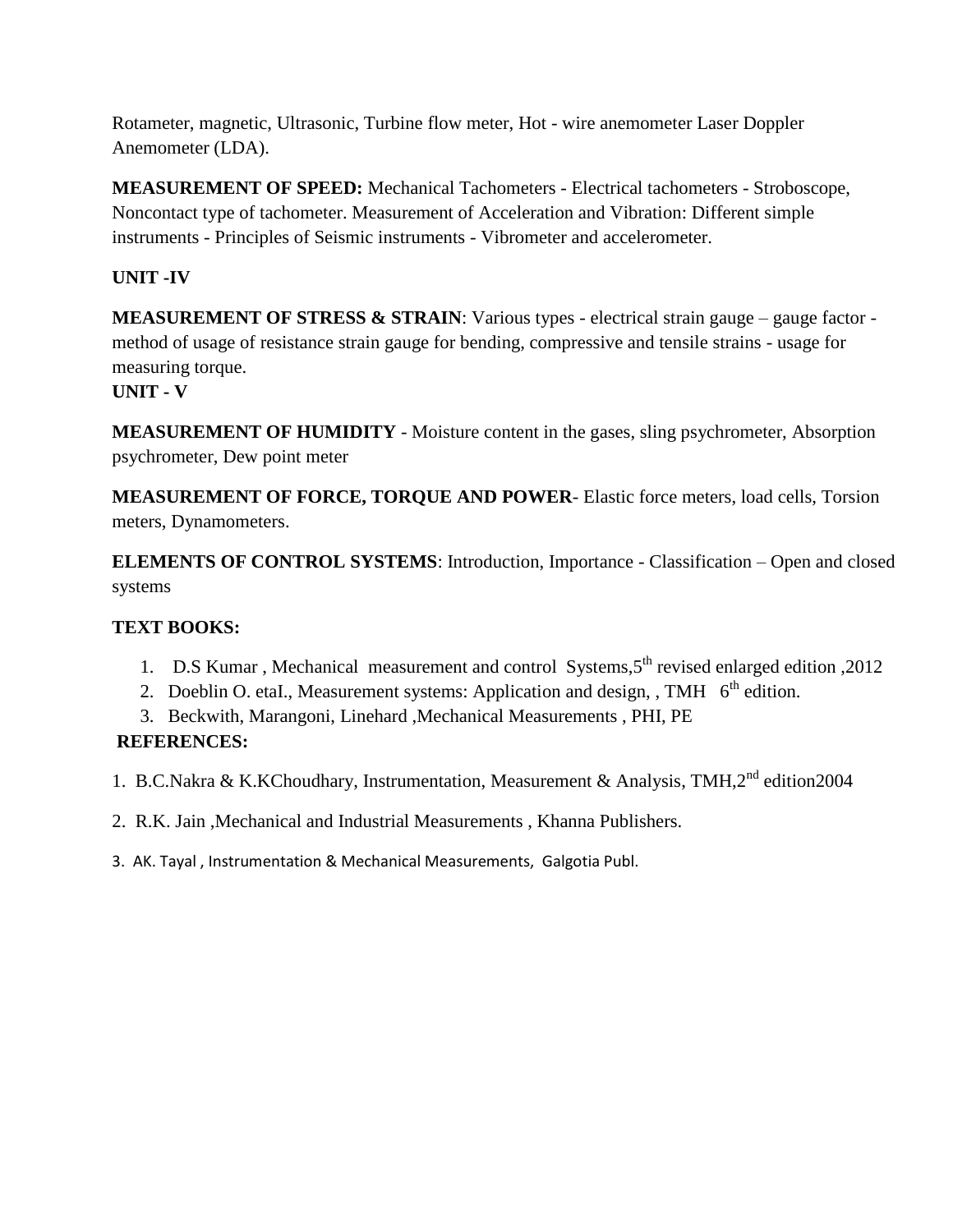| <b>Course Title</b>                                                                                                                                                                                                                                                                                                                                                                                                                             |  | <b>B. Tech. ME IV Sem</b><br><b>Computer Aided Machine Drawing</b>                |              |                   |          |                |                                                           |              |              |
|-------------------------------------------------------------------------------------------------------------------------------------------------------------------------------------------------------------------------------------------------------------------------------------------------------------------------------------------------------------------------------------------------------------------------------------------------|--|-----------------------------------------------------------------------------------|--------------|-------------------|----------|----------------|-----------------------------------------------------------|--------------|--------------|
| <b>Course Code</b>                                                                                                                                                                                                                                                                                                                                                                                                                              |  | Category                                                                          |              | <b>Hours/Week</b> |          | <b>Credits</b> | <b>Maximum Marks</b><br>End                               |              |              |
| 1803406                                                                                                                                                                                                                                                                                                                                                                                                                                         |  | <b>PC</b>                                                                         | $\mathbf{L}$ | T                 | P        | $\mathbf C$    | <b>Continuous</b><br><b>Internal</b><br><b>Assessment</b> | <b>Exams</b> | <b>Total</b> |
|                                                                                                                                                                                                                                                                                                                                                                                                                                                 |  |                                                                                   | 1            | $\overline{2}$    | $\Omega$ | $\overline{2}$ | 50                                                        | 50           | 100          |
|                                                                                                                                                                                                                                                                                                                                                                                                                                                 |  | <b>Mid Exam Duration: 2Hrs</b>                                                    |              |                   |          |                | <b>End Exam Duration: 3Hrs</b>                            |              |              |
| <b>Course Objectives:</b><br>Introduce conventional representations of material and machine components.<br>$\bullet$<br>Train to use software for 2D and 3D modeling.<br>$\bullet$<br>Familiarize with thread profiles, riveted, welded and key joints.<br>$\bullet$<br>Teach solid modeling of machine parts and their sections.<br>$\bullet$<br><b>Course Outcomes:</b> On successful completion of this course, the students will be able to |  |                                                                                   |              |                   |          |                |                                                           |              |              |
| CO <sub>1</sub>                                                                                                                                                                                                                                                                                                                                                                                                                                 |  | Demonstrate the conventional representations of materials and machine components. |              |                   |          |                |                                                           |              |              |
| CO <sub>2</sub>                                                                                                                                                                                                                                                                                                                                                                                                                                 |  | Create solid models and sectional views of machine components.                    |              |                   |          |                |                                                           |              |              |
| CO <sub>3</sub>                                                                                                                                                                                                                                                                                                                                                                                                                                 |  | Design 3D assemblies into 2D drawings.                                            |              |                   |          |                |                                                           |              |              |
| CO <sub>4</sub>                                                                                                                                                                                                                                                                                                                                                                                                                                 |  | Create manufacturing drawing with dimensional and geometric tolerances            |              |                   |          |                |                                                           |              |              |

# **The following contents are to be done by any 2D software package**

Conventional representation of materials and components:

UNIT-1

**Detachable joints:** Drawing of thread profiles, hexagonal and square-headed bolts and nuts, bolted joint, bolted joint with washer and locknut, stud joint, screw joint.

UNIT-2

**Riveted joints:** Drawing of rivet, lap joint, butt joint with single strap, single riveted , double riveted double strap joints.

UNIT-3

**Welded joints:** Lap joint and T joint with fillet, butt joint with conventions.

**Keys:** Taper key, sunk taper key, round key, saddle key, feather key, woodruff key.

Shaft coupling, bushed pin-type flange coupling, universal coupling, Oldhams' coupling.

## **The following contents to be done by any 3D software package**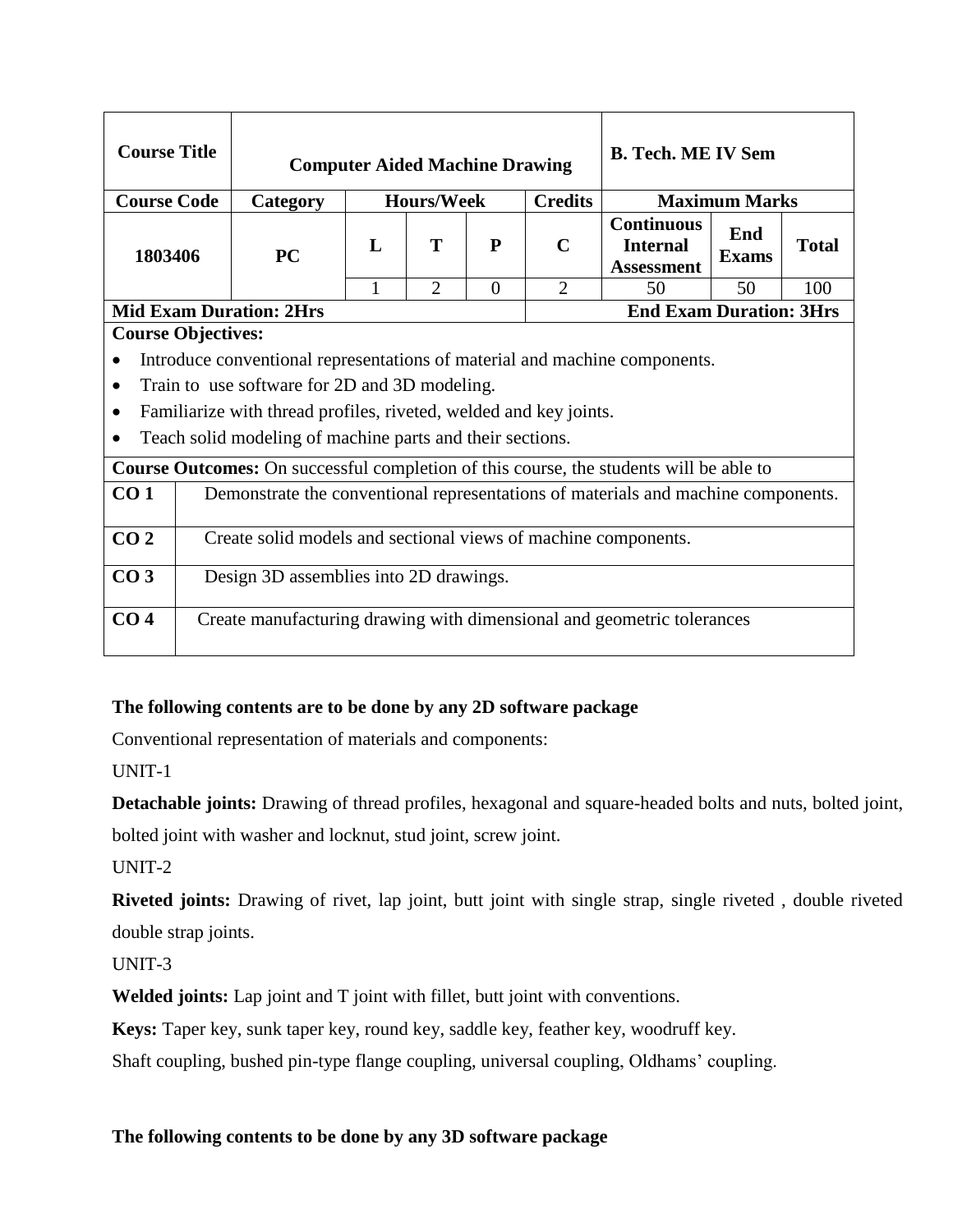#### UNIT-4

## **Sectional views**

Creating solid models of complex machine parts and create sectional views.

## UNIT-5

## **Assembly drawings: (Any four of the following using solid model software)**

Lathe tool post, tool head of shaping machine, tail stock, machine vice, gate valve, carburettor, piston,

connecting rod, eccentric, screw jack, plumber block, axle bearing, pipe vice, clamping device, Geneva

cam, universal coupling,

## **production drawing:**

Representation of limits, fits and tolerances for mating parts. Use any four parts of above assembly

drawings and prepare production drawing with dimensional and geometric tolerances.

#### **Text Books:**

- 1. K.L.Narayana, P.Kannaiah ,Machine Drawing ,New age international Publications, sixth Edition 2019
- 2. Dr.R.K Dahwan ,A Text Book of Machine Drawing ,s.chand Publications,2018
- 3. N.D.Bhatt ,Machine Drawing , charotar publications 2018

#### **Reference Books:**

- 1. Cecil Jensen, Jay Helsel and Donald D.Voisinet, Computer Aided Engineering Drawing, Tata Mcgraw-Hill, NY, 2016
- 2. James Barclay, Brain Griffiths, Engineering Drawing for Manufacture, Kogan Page Science, 2016.
- 3. B.Bhattacharya, Machine Drawing, oxford publications 2017.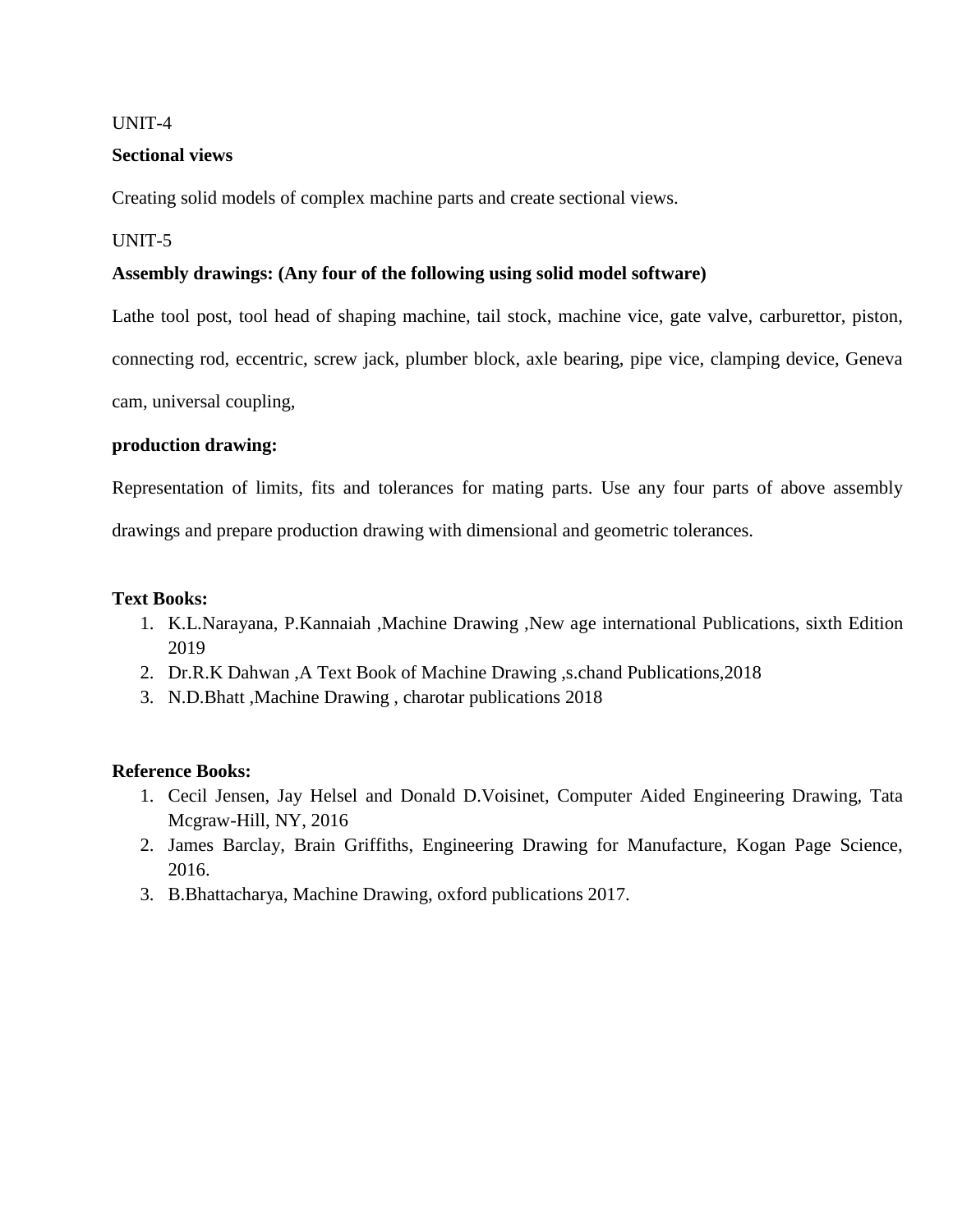| <b>Course Title</b>                                                                                                                                                                                                                                                                                                                                                                                                                                         |                                                                                        | <b>BASIC ELECTRONICS AND</b><br><b>FLUID MECHANICS LAB</b>  |                | <b>B. Tech. ME IV Sem</b> |                      |                                                           |                     |              |
|-------------------------------------------------------------------------------------------------------------------------------------------------------------------------------------------------------------------------------------------------------------------------------------------------------------------------------------------------------------------------------------------------------------------------------------------------------------|----------------------------------------------------------------------------------------|-------------------------------------------------------------|----------------|---------------------------|----------------------|-----------------------------------------------------------|---------------------|--------------|
| <b>Course Code</b>                                                                                                                                                                                                                                                                                                                                                                                                                                          | Category                                                                               | <b>Credits</b><br><b>Maximum Marks</b><br><b>Hours/Week</b> |                |                           |                      |                                                           |                     |              |
| 1803407                                                                                                                                                                                                                                                                                                                                                                                                                                                     | <b>PC</b>                                                                              | L                                                           | T              | $\mathbf{P}$              | $\mathbf C$          | <b>Continuous</b><br><b>Internal</b><br><b>Assessment</b> | End<br><b>Exams</b> | <b>Total</b> |
|                                                                                                                                                                                                                                                                                                                                                                                                                                                             |                                                                                        | $\overline{a}$                                              | $\overline{a}$ | 3                         | $\overline{2}$       | 50                                                        | 50                  | 100          |
| <b>Course Objectives:</b>                                                                                                                                                                                                                                                                                                                                                                                                                                   | <b>Mid Exam Duration: 2Hrs</b>                                                         |                                                             |                |                           |                      | <b>End Exam Duration: 3Hrs</b>                            |                     |              |
| The objective of the subject is to learn the fundamentals concepts of study of CRO, diodes and<br>$\bullet$<br>Rectifiers<br>The students shall understand the characteristics of Emitters and Amplifiers<br>$\bullet$<br>The Student gain knowledge in the experiments on impact of jet on vanes, calibration of venturimeter<br>$\bullet$<br>and orificemeter<br>The student is able to determine friction factor and discharge coefficient.<br>$\bullet$ |                                                                                        |                                                             |                |                           |                      |                                                           |                     |              |
|                                                                                                                                                                                                                                                                                                                                                                                                                                                             | Course Outcomes: On successful completion of this course, the students will be able to |                                                             |                |                           |                      |                                                           |                     |              |
| CO <sub>1</sub>                                                                                                                                                                                                                                                                                                                                                                                                                                             | CO1: Utilize knowledge of computing CRO, diodes and rectifiers.                        |                                                             |                |                           |                      |                                                           |                     |              |
| CO <sub>2</sub>                                                                                                                                                                                                                                                                                                                                                                                                                                             | CO2: Perform experiments on common emitter and amplifier                               |                                                             |                |                           |                      |                                                           |                     |              |
| CO <sub>3</sub>                                                                                                                                                                                                                                                                                                                                                                                                                                             | CO3: calibration of venturimeter, Orificemeter and Mouth piece                         |                                                             |                |                           |                      |                                                           |                     |              |
| CO <sub>4</sub>                                                                                                                                                                                                                                                                                                                                                                                                                                             | CO4: Employ the basic knowledge of hydraulics and performance parameters of<br>pumps   |                                                             |                |                           | I IGT OF EVREDIMENTS |                                                           |                     |              |

## **LIST OF EXPERIMENTS**

## **PART-A**

## **BASIC ELECTRONICS LAB**

- 1. Study of CRO (Measurement of voltage, frequency and phase of periodic signals)
- 2. V-I Characteristics of PN junction Diode.
- 3. Half Wave Rectifier with and without capacitive filter.
- 4. Full Wave Rectifier with and without capacitive filter
- 5. Input and output characteristics of Common Emitter (CE) configuration.
- 6. Frequency response of a single stage CE amplifier.

## **PART-B FLUID MECHANICS LAB**

- 1. Calibration of Venturimeter
- 2. Calibration of Orifice meter.
- 3. Determination of friction factor for a given pipe line.
- 4.Calibration of mouthpiece/Orifice
- 5. Impact of jets on Vanes.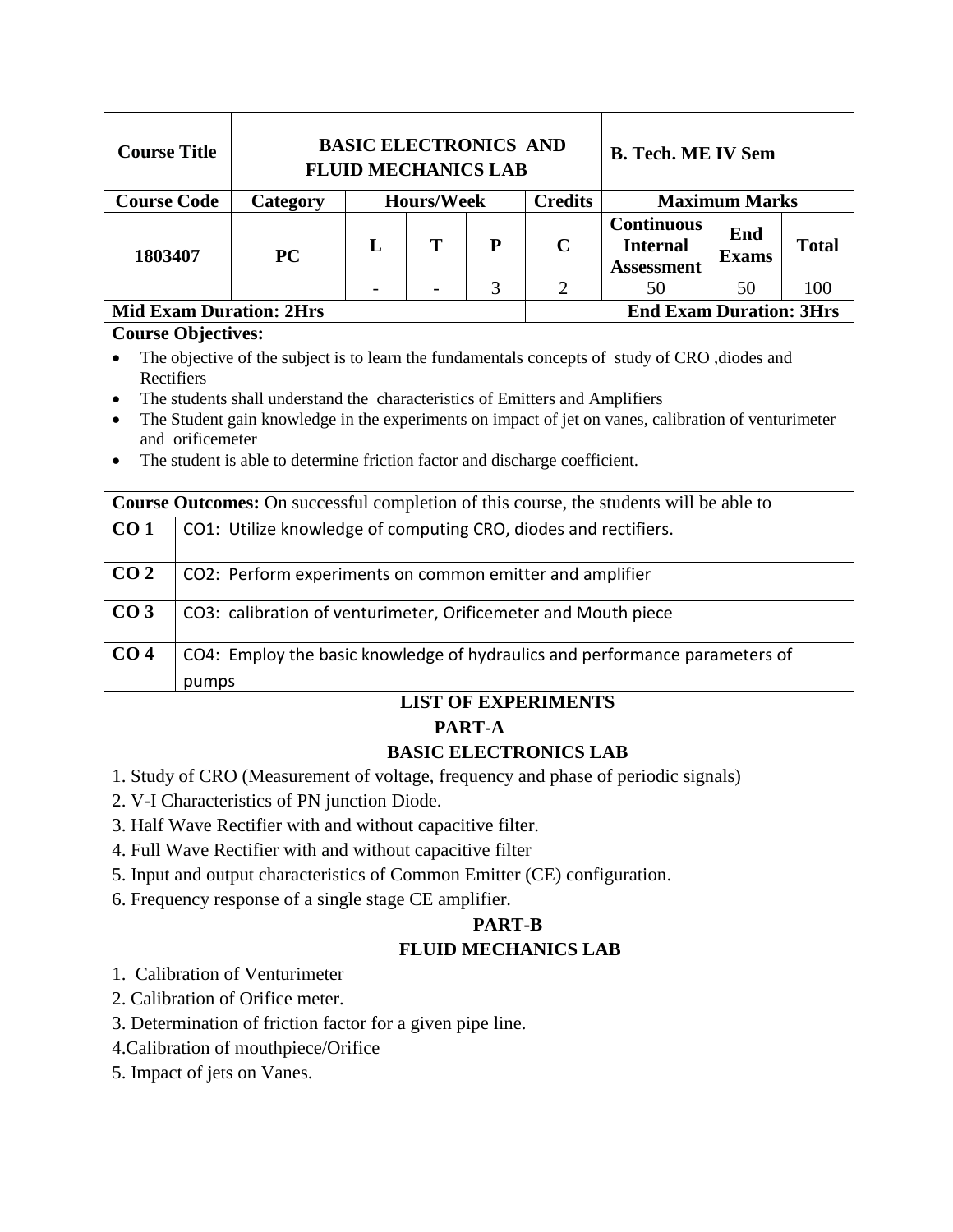| ┻ | .,<br><u>—</u> |  |
|---|----------------|--|
|   | $\mathcal{L}$  |  |

**Seminar** (1803408)

# **Course Outcomes:**

At the end of the course:

- 1. Students will learn to survey the relevant literature such as books, national/international refereed journals and contact Faculty for the selected topic of seminar.
- 2 Students will be able to use different experimental techniques.
- 3 Students will learn to write technical reports.
- 4. Students will develop skills to present and defend their Report in front of audience.

 **Syllabus Contents:** Students can take up small topic in the field of mechanical engineering as seminar Topic.. It can be related to solution to an engineering problem, verification and analysis of experimental data available, conducting experiments on various engineering subjects, material characterization, studying a software tool for the solution of an engineering problem etc. The Seminar Topic Must present in presence of Concerned Faculty and co students.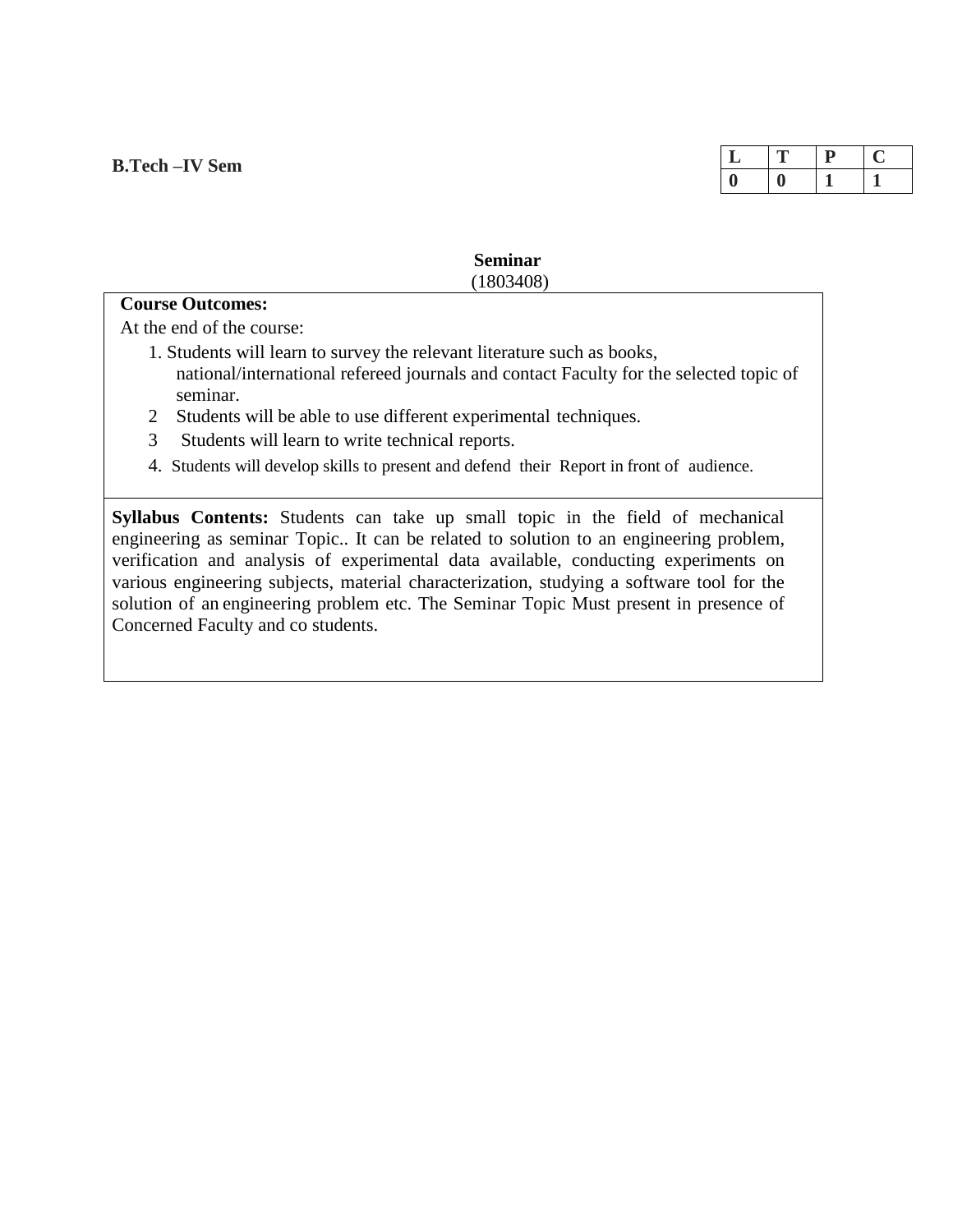| <b>Course Title</b> | <b>Advanced English</b><br><b>Communication Skills Lab</b> |                   |   |   | <b>B. Tech. ME IV Sem</b> |                                      |                                 |              |
|---------------------|------------------------------------------------------------|-------------------|---|---|---------------------------|--------------------------------------|---------------------------------|--------------|
| <b>Course Code</b>  | Category                                                   | <b>Hours/Week</b> |   |   | <b>Credits</b>            | <b>Maximum Marks</b>                 |                                 |              |
| 1824409             | <b>Humanities</b><br>and social                            | L                 | Т | P | $\mathbf C$               | <b>Internal</b><br><b>Assessment</b> | <b>External</b><br><b>Exams</b> | <b>Total</b> |
|                     | sciences                                                   | --                |   |   |                           | 50                                   | 50                              | .00          |
|                     |                                                            |                   |   |   |                           |                                      | <b>End Exam Duration: 3Hrs</b>  |              |

## **Course Objectives:**

- To focus on improving the student's proficiency in English at all levels.
- To train students to use language effectively to participate in group discussions,
- To help them face interviews and sharpen public speaking skills
- To enhance the confidence of the student by exposing him/her to various situations and contexts which he/she would face in his/her career.
- To make students industry-ready.

| <b>Course Outcomes:</b> On successful completion of this course, the students will be able to |                                                                            |  |  |  |  |  |  |
|-----------------------------------------------------------------------------------------------|----------------------------------------------------------------------------|--|--|--|--|--|--|
| CO <sub>1</sub>                                                                               | <b>Describe</b> Speaking and listening skills                              |  |  |  |  |  |  |
| CO <sub>2</sub>                                                                               | <b>Understand</b> various kinds of reports and present them schematically  |  |  |  |  |  |  |
| CO <sub>3</sub>                                                                               | <b>Analyze</b> Behavioural skills                                          |  |  |  |  |  |  |
| CO <sub>4</sub>                                                                               | <b>Illustrate</b> various employability skills required for the employment |  |  |  |  |  |  |
| CO <sub>5</sub>                                                                               | Classify the verbal and non-verbal communication                           |  |  |  |  |  |  |

## **1. Syllabus:**

The following course content is prescribed for the Advanced Communication Skills Lab:

**Reading Comprehension --** Reading for facts, guessing meanings from context, speed reading, scanning, skimming for building vocabulary (synonyms and antonyms, one word substitutes, prefixes and suffixes, idioms and phrases.)

**Listening Comprehension --**-Listening for understanding, so as to respond relevantly and appropriately to people of different backgrounds and dialects in various personal and professional situations.

**Technical Report Writing ---** Types of formats and styles, subject matter, organization, clarity, coherence and style, data-collection, tools, analysis

**Resume' Writing ---** Structure, format and style, planning, defining the career, objective, projecting one's strengths, and skills, creative self marketing, cover letter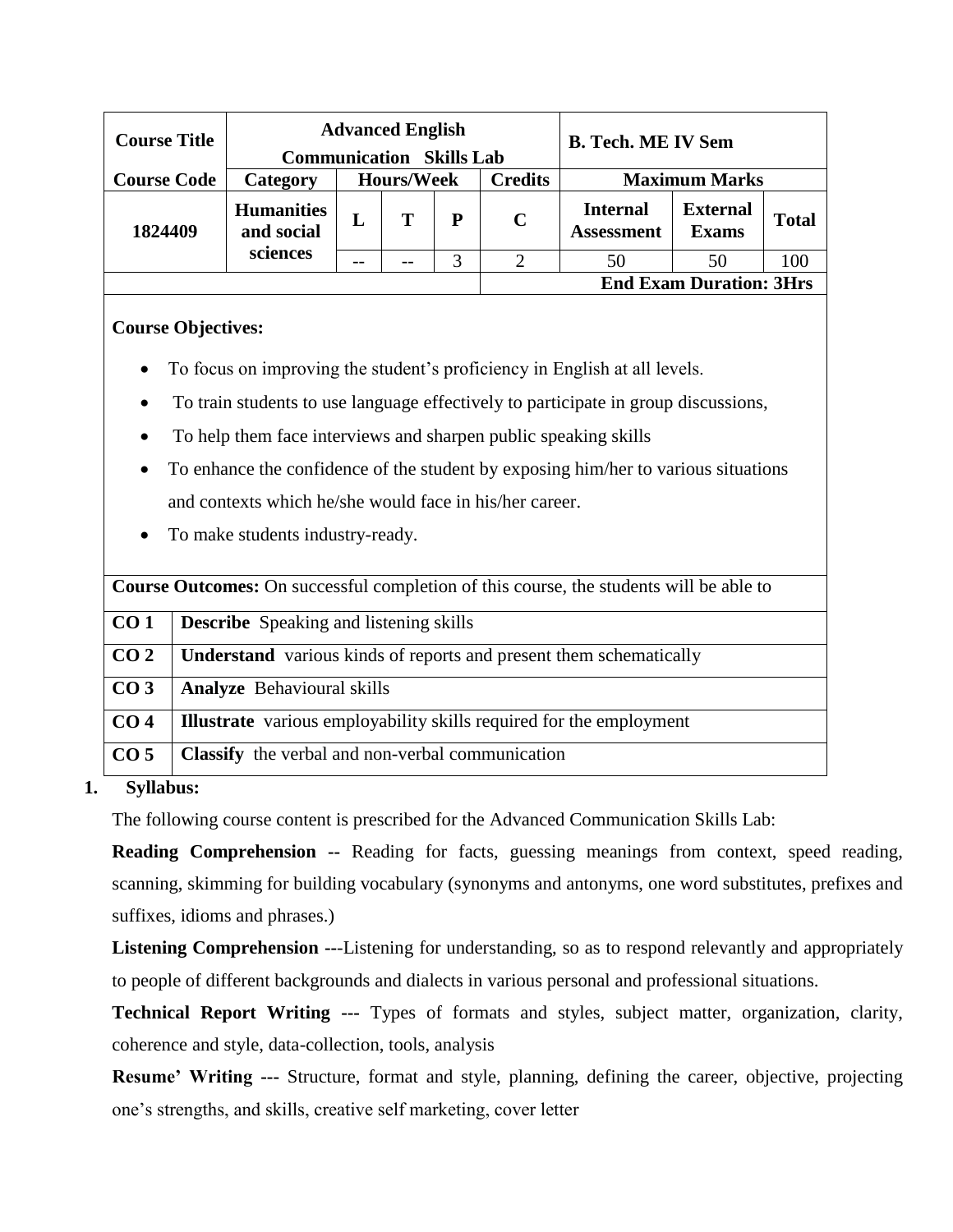**Group Discussion---** Communicating views and opinions, discussing, intervening. Providing solutions on any given topic across a cross-section of individuals, (keeping an eye on modulation of voice, clarity, body language, relevance, fluency and coherence) in personal and professional lives.

**Interview Skills ---** Concept and process, pre-interview plannig, mannerisms, body language, organizing, answering strategies, interview through tele and video-conferencing.

**Technical Presentations (Oral) ---** Collection of data, planning, preparation, type, style and format, use of props, attracting audience, voice modulation, clarity, body language, asking queries.

#### **2. Minimum Requirements**

The English Language Lab shall have two parts:

The Computer aided Language Lab for 60 students with 60 systems, one master console, LAN facility and English language software for self-study by learners.

The Communication Skills Lab with movable chairs and audio-visual aids with a P.A System, a TV, A digital stereo-audio and video system, Camcorder etc.

#### **System Requirement (Hardware Component):**

Computer network with LAN with a minimum of 60 multimedia systems with the following specifications:

P-IV Processor, Speed-2.8 GHz, RAM\_512 MB minimum, Hard Disk-80 GB, Headphones

## **Prescribed Software: Walden and K-Van Solutions.**

**Books Suggested for English Language Lab Library (to be located within the lab in addition to the CDs of the text book wich are loaded on the systems):**

- 1. **Technical writing and professional communication, Huckin and Olsen** Tata Mc Graw-Hil 2009.
- 2. **Speaking about Science,** A Manual for Creating Clear Presentations **by Scott Morgan and Barrett Whitener, Cambridge University press, 2006**.
- 3. **Handbook for Technical Writing** by David A McMurrey & Joanne Buckely CENGAGE Learomg 2008.
- 4. **Technical Communication**by Meenakshi Raman & Sangeeta Sharma, Oxford University Press 2009.
- 5. **The ACE of Soft Skills** by Gopal Ramesh and Mahadevan Ramesh, Pearson Education, 2010.
- 6. **Cambridge English for Job-Hunting** by Colm Downes, Cambridge Unicversity Press, 2008.
- 7. **Resume's and Interviews** by M. Ashraf Rizvi, Tata Mc Graw-Hill, 2008.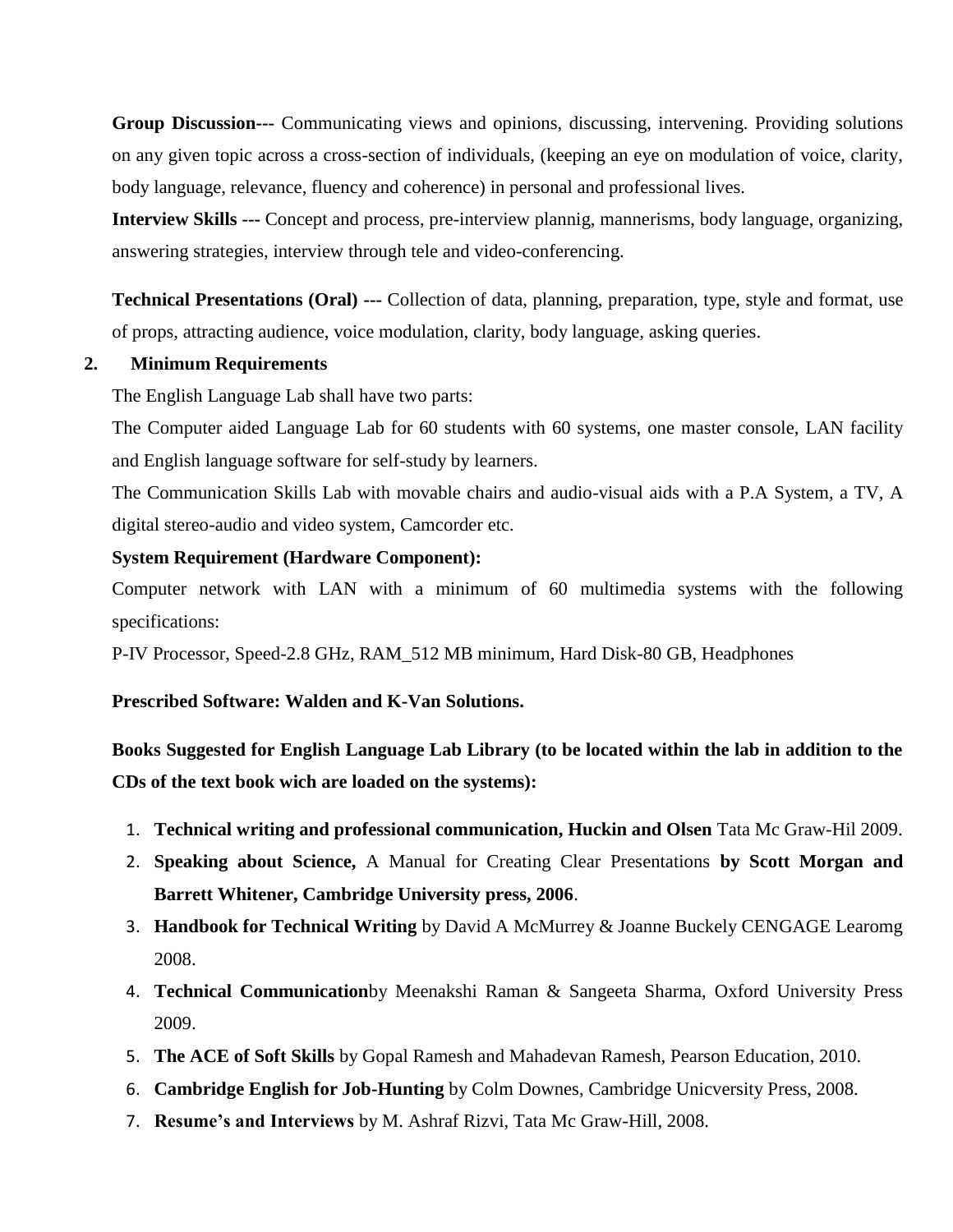- 8. **From Campus To Corporate** by KK Ramachandran and KK Karthick, Macmillan Publishers India Ltd, 2010.
- 9. **English Language Communication: A Reader cum Lab Manual** Dr A Ramakrishna Rao, Dr G Natanam & Prof SA Sankaranarayanan, Anuradha Publications, Chennai 2008.
- 10. **Managing Soft Skills** by K R Lakshminarayan and T. Muruguvel, Sci-Tech Publications, 2010.
- 11. **Business Communication** by John X Wang, CRC Press, Spepcial Indian Edition, 2008.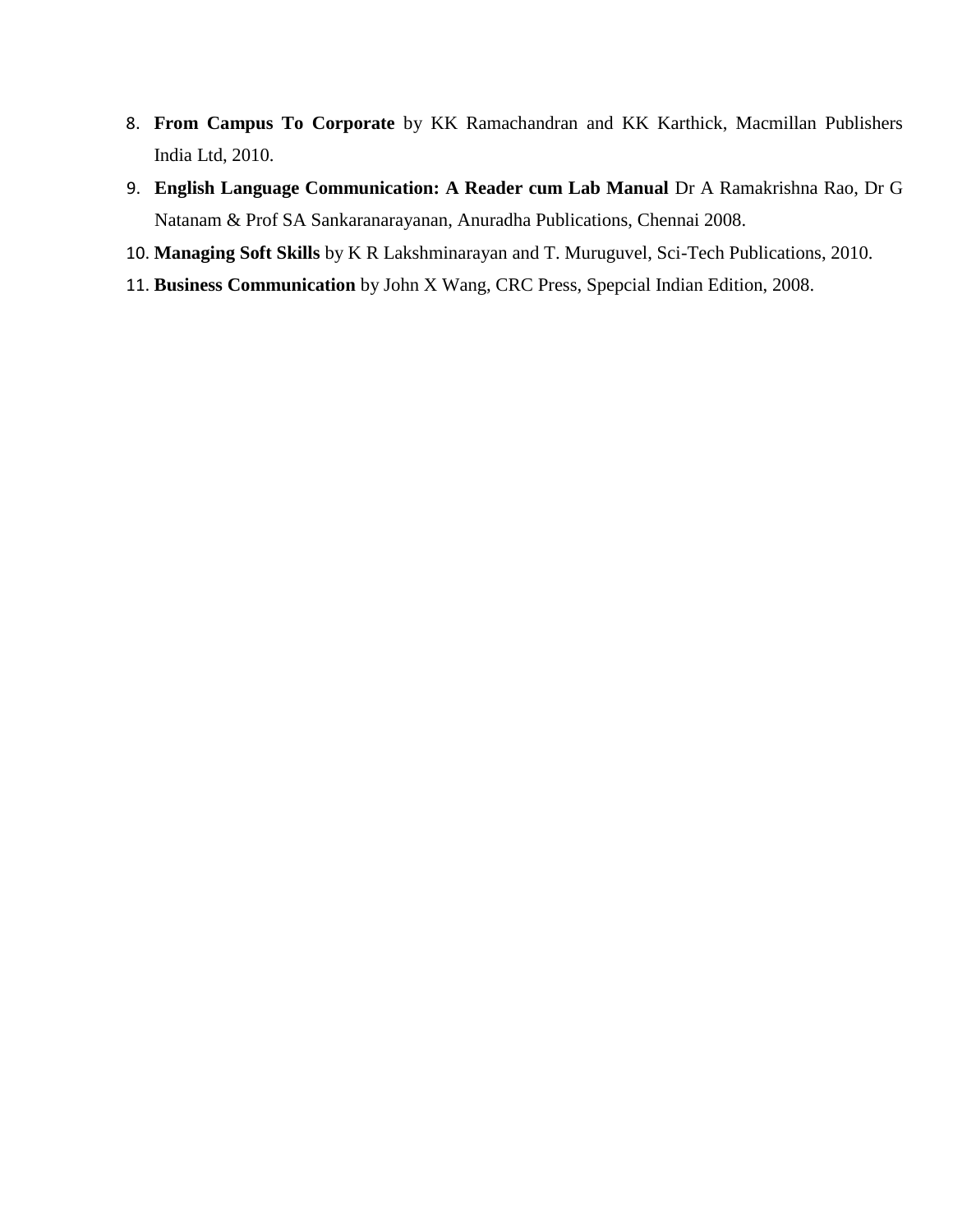| <b>Course Title</b>                                                                                                                                                                                                                                                                                                                                                                                                                                                                                                                               |                                                                       | <b>ENVIRONMENTAL SCIENCE</b><br>(CE, ME, EEE-IV SEM)                                                                                                         |                |                   |                |                | <b>B. Tech. ME IVSem</b>                                  |                     |              |  |
|---------------------------------------------------------------------------------------------------------------------------------------------------------------------------------------------------------------------------------------------------------------------------------------------------------------------------------------------------------------------------------------------------------------------------------------------------------------------------------------------------------------------------------------------------|-----------------------------------------------------------------------|--------------------------------------------------------------------------------------------------------------------------------------------------------------|----------------|-------------------|----------------|----------------|-----------------------------------------------------------|---------------------|--------------|--|
| <b>Course Code</b>                                                                                                                                                                                                                                                                                                                                                                                                                                                                                                                                |                                                                       | Category                                                                                                                                                     |                | <b>Hours/Week</b> |                | <b>Credits</b> | <b>Maximum Marks</b>                                      |                     |              |  |
|                                                                                                                                                                                                                                                                                                                                                                                                                                                                                                                                                   | 18994M1                                                               | <b>PC</b>                                                                                                                                                    | L              | T                 | $\mathbf{P}$   | $\mathbf C$    | <b>Continuous</b><br><b>Internal</b><br><b>Assessment</b> | End<br><b>Exams</b> | <b>Total</b> |  |
|                                                                                                                                                                                                                                                                                                                                                                                                                                                                                                                                                   |                                                                       |                                                                                                                                                              | $\overline{2}$ |                   | $\overline{0}$ | $\overline{0}$ | 30                                                        |                     | 30           |  |
|                                                                                                                                                                                                                                                                                                                                                                                                                                                                                                                                                   |                                                                       | <b>Mid Exam Duration: 2Hrs</b>                                                                                                                               |                |                   |                |                | <b>End Exam Duration: 3Hrs</b>                            |                     |              |  |
| <b>Course Objectives:</b>                                                                                                                                                                                                                                                                                                                                                                                                                                                                                                                         |                                                                       |                                                                                                                                                              |                |                   |                |                |                                                           |                     |              |  |
| To make the students to get awareness on importance of environment in our life.<br>To understand the importance of protecting natural resources, ecosystems for future<br>generations and pollution causes due to the day to day activities of human life to save<br>earth from the inventions by the engineers.<br>Course Outcomes: On successful completion of this course, the students will be able to<br>Gain a higher level of personal involvement and interest in understanding and solving<br>CO <sub>1</sub><br>environmental problems. |                                                                       |                                                                                                                                                              |                |                   |                |                |                                                           |                     |              |  |
| CO <sub>2</sub>                                                                                                                                                                                                                                                                                                                                                                                                                                                                                                                                   | Understand the interconnection of human dependence on this ecosystem. |                                                                                                                                                              |                |                   |                |                |                                                           |                     |              |  |
| CO <sub>3</sub>                                                                                                                                                                                                                                                                                                                                                                                                                                                                                                                                   | Influence their society in proper utilization of Natural resources.   |                                                                                                                                                              |                |                   |                |                |                                                           |                     |              |  |
| CO <sub>4</sub>                                                                                                                                                                                                                                                                                                                                                                                                                                                                                                                                   |                                                                       | Increases critical thinking and helps in analyzing the impact of developmental activities<br>on environment                                                  |                |                   |                |                |                                                           |                     |              |  |
| CO <sub>5</sub>                                                                                                                                                                                                                                                                                                                                                                                                                                                                                                                                   |                                                                       | Learn the management of environmental hazards and disasters and have a clear<br>understanding on environmental concerns and follow sustainable developmental |                |                   |                |                |                                                           |                     |              |  |

## **UNIT I: Introduction to Environmental Studies- Natural Resources (10 lectures)**

Multidisciplinary nature of environmental studies. Scope and Importance.

Natural resources and associated problems – Renewable and non renewable Resources

(a) Forest resources –Deforestation: Causes and impacts due to mining, dams – benefits and problems

 (b) Water resources – Use and over utilization of surface and ground water – Floods, drought, and conflicts over water

 (c) Energy resources –Renewable and Non Renewable energy resources, use of alternate energy resource

(d) Land resources -Soil erosion and desertification, Land degradation.

Role of an individual in conservation of natural resources.

**Learning Outcomes:** At the end of this unit, student will be able to

\*to understand the multidisciplinary nature of the environment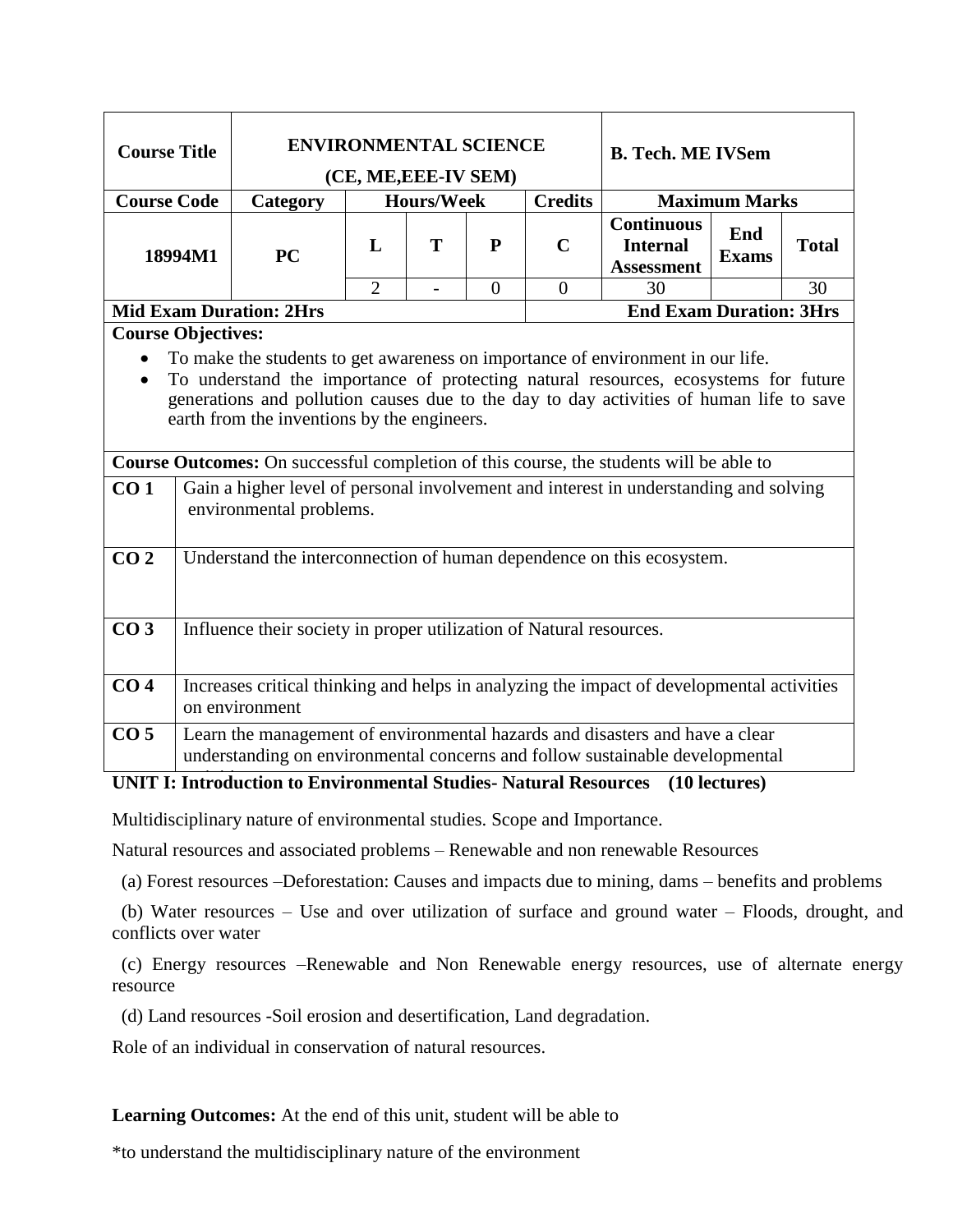\*understand the importance of natural resources

\*analyze the problems associated with excess usages of natural resources

\*understand role of individual in protection of environment

#### UNIT II: ECOSYSTEMS (6 lectures)

Ecosystem- Definition–Structure and function of an ecosystem– Energy flow in the ecosystem –Food chains, food webs, Ecological succession.

Introduction, types, characteristic features of the following ecosystem:

(a)Forest ecosystem,(b)Grassland ecosystem,(c)Desert ecosystem,(d)Aquatic ecosystems (ponds, streams, lakes, rivers, oceans, estuaries)

**Learning Outcomes:**At the end of this unit, student will be able to

\*articulate the basic structure and functions of ecosystem

\*provides knowledge on interrelationship of one organism with other organism

\*get awareness on different types of ecosystems present in our surroundings and their importance.

#### **UNIT III: BIODIVERSITY AND ITS CONSERVATION (8 lectures)**

Levels of Biodiversity: genetic, species and ecosystem diversity – Bio-geographical classification of India – Hotspots .Value of biodiversity: consumptive use, Productive use, social, ethical, aesthetic and option values – India as a mega-diversity nation – Endangered and endemic species. Threats to biodiversity: habitat loss, poaching of wildlife, man-wildlife conflicts – Conservation of biodiversity: Insitu and Ex-situ conservation of biodiversity.

**Learning Outcomes:** At the end of this unit,student will be able to

\* explains the concept of genetic diversity

\*explain endangered and endemic species of India.

\* identify the threats to biodiversity due to human involvement

\*Provides knowledge on conservation of biodiversity.

#### **UNIT IV: ENVIRONMENTAL POLLUTION (8 lectures)**

Definition, Cause, effects and control measures of (a) Air Pollution,(b)Water pollution,(c)Soil pollution (d)Noise pollution. Nuclear hazards –Risks to human health .Solid waste management: Control measures of urban and industrial wastes. Pollution case studies.Global Warming, Ozone layer depletion, acid rains and impacts on human communities and environment.Disaster management: floods, earthquakes, cyclones